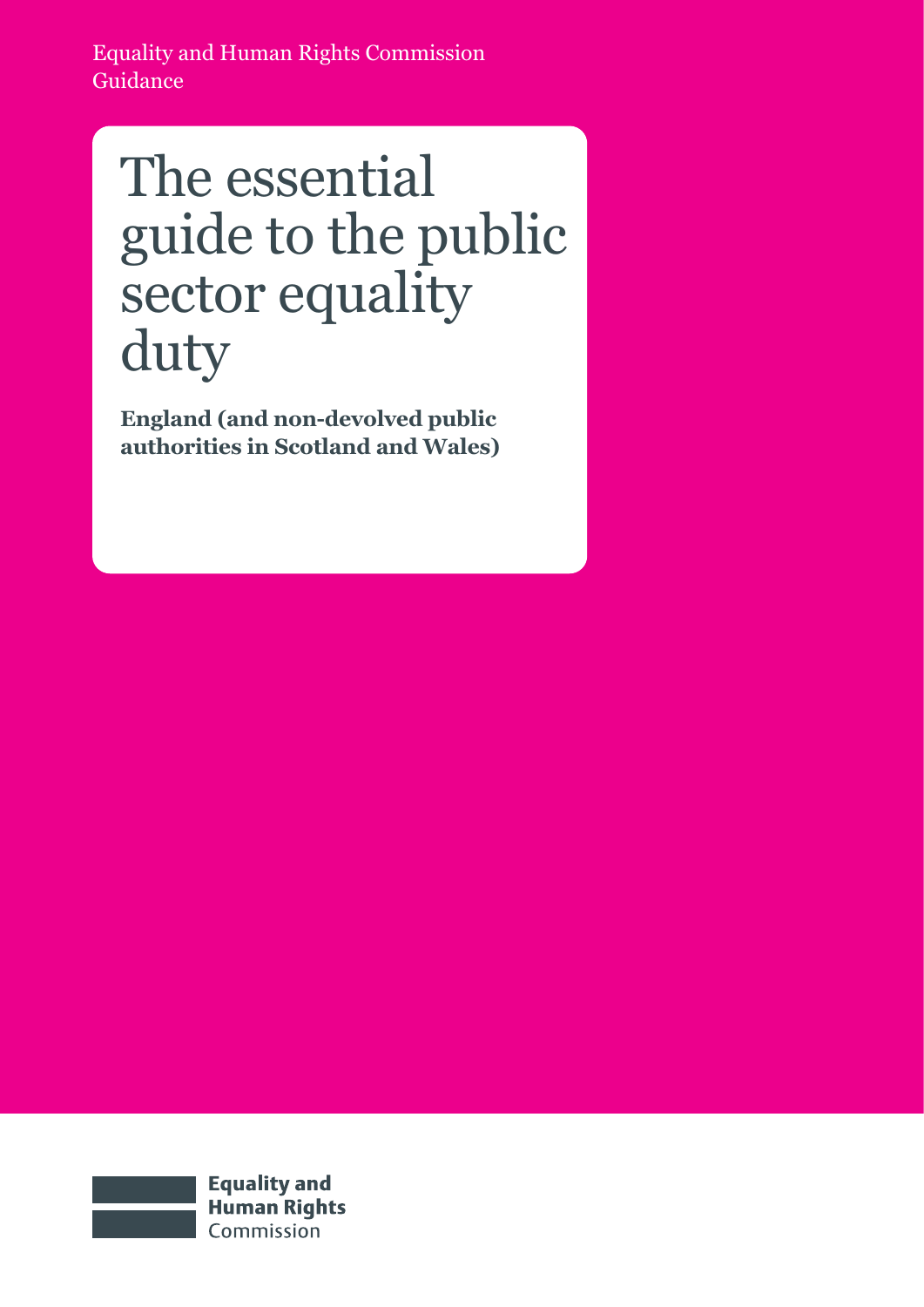Revised (second) edition, January 2012

This edition reflects the final version of the specific duty regulations. This replaces the first edition of January 2011.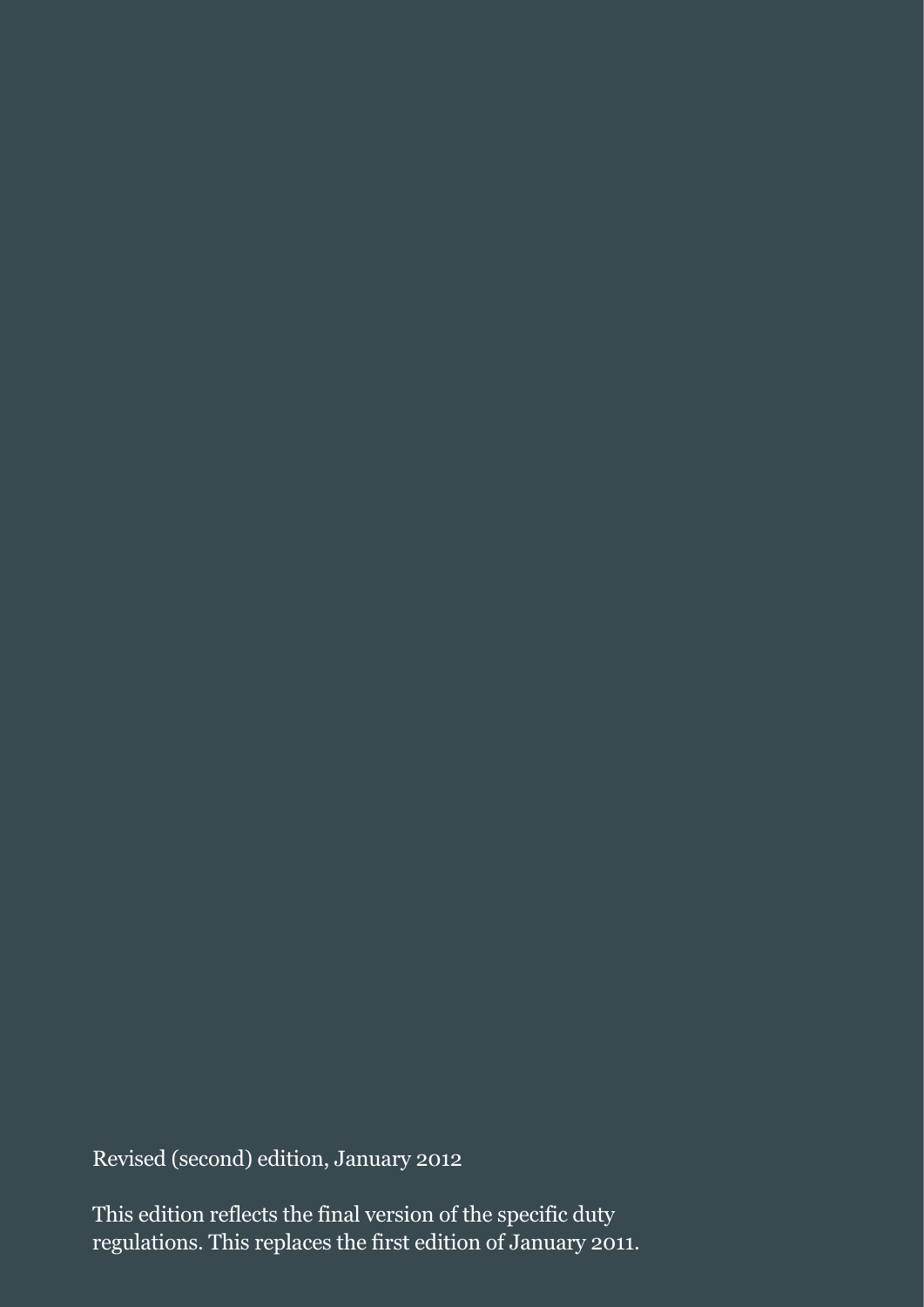### **Contents**

| 1. | <b>Introduction</b>                                               | $\overline{\mathbf{2}}$ |
|----|-------------------------------------------------------------------|-------------------------|
|    | <b>Context for this guide</b>                                     | $\overline{\mathbf{2}}$ |
|    | Legal status of this guide                                        | $\overline{\mathbf{2}}$ |
|    | Who this guide is for                                             | 3                       |
|    | <b>Content of this guide</b>                                      | 3                       |
| 2. | <b>Introduction to the equality duty</b>                          | $\overline{\mathbf{4}}$ |
|    | The general equality duty                                         | $\overline{\mathbf{4}}$ |
|    | Who is subject to the general equality duty                       | $\overline{\mathbf{5}}$ |
|    | <b>Exceptions</b>                                                 | $\overline{\mathbf{5}}$ |
|    | <b>Protected characteristics</b>                                  | 6                       |
|    | Purpose and benefits of the general equality duty                 | 6                       |
|    | The specific duties                                               | 6                       |
|    | <b>Purpose of the specific duties</b>                             | 7                       |
|    | Who is subject to the specific duties                             | $\frac{7}{8}$           |
| 3. | <b>What the law requires</b>                                      |                         |
| 4. | Putting the general equality duty into practice                   | 9                       |
|    | a) Establishing the relevance of the duty to your functions       | 9                       |
|    | b) Collecting and using equality information                      | 10                      |
|    | <b>What information should be collected?</b>                      | 10                      |
|    | c) Meeting the equality duty in policy and decision-making 11     |                         |
|    | <b>Remember</b>                                                   | 13                      |
|    | d) Engagement                                                     | 13                      |
|    | e) Procurement                                                    | 15                      |
| 5. | Putting the specific duties into practice                         | 18                      |
|    | a) Publishing equality information                                | 18                      |
|    | <b>What should be published?</b>                                  | 19                      |
|    | b) Publishing equality objectives                                 | 20                      |
| 6. | Embedding the equality duty into your organisation                | 22                      |
|    | <b>Internal governance</b>                                        | 22                      |
|    | <b>Training</b>                                                   | 23                      |
| 7. | <b>Regulatory framework</b>                                       | 25                      |
|    | <b>Promoting awareness</b>                                        | 25                      |
|    | <b>Monitoring</b>                                                 | 25                      |
|    | <b>Enforcement</b>                                                | 25                      |
|    | <b>Working with other regulators</b>                              | 26                      |
|    | <b>Role of stakeholders</b>                                       | 26                      |
|    | <b>Appendix 1: Section 149 of Equality Act 2010 Public sector</b> |                         |
|    | equality duty                                                     | 27                      |
|    | <b>Appendix 2: The Equality Act 2010 (Statutory Duties)</b>       |                         |
|    | <b>Regulations 2011</b>                                           | 29                      |
|    | <b>Appendix 3: Glossary</b>                                       | 31                      |
|    | <b>Contact us</b>                                                 | 36                      |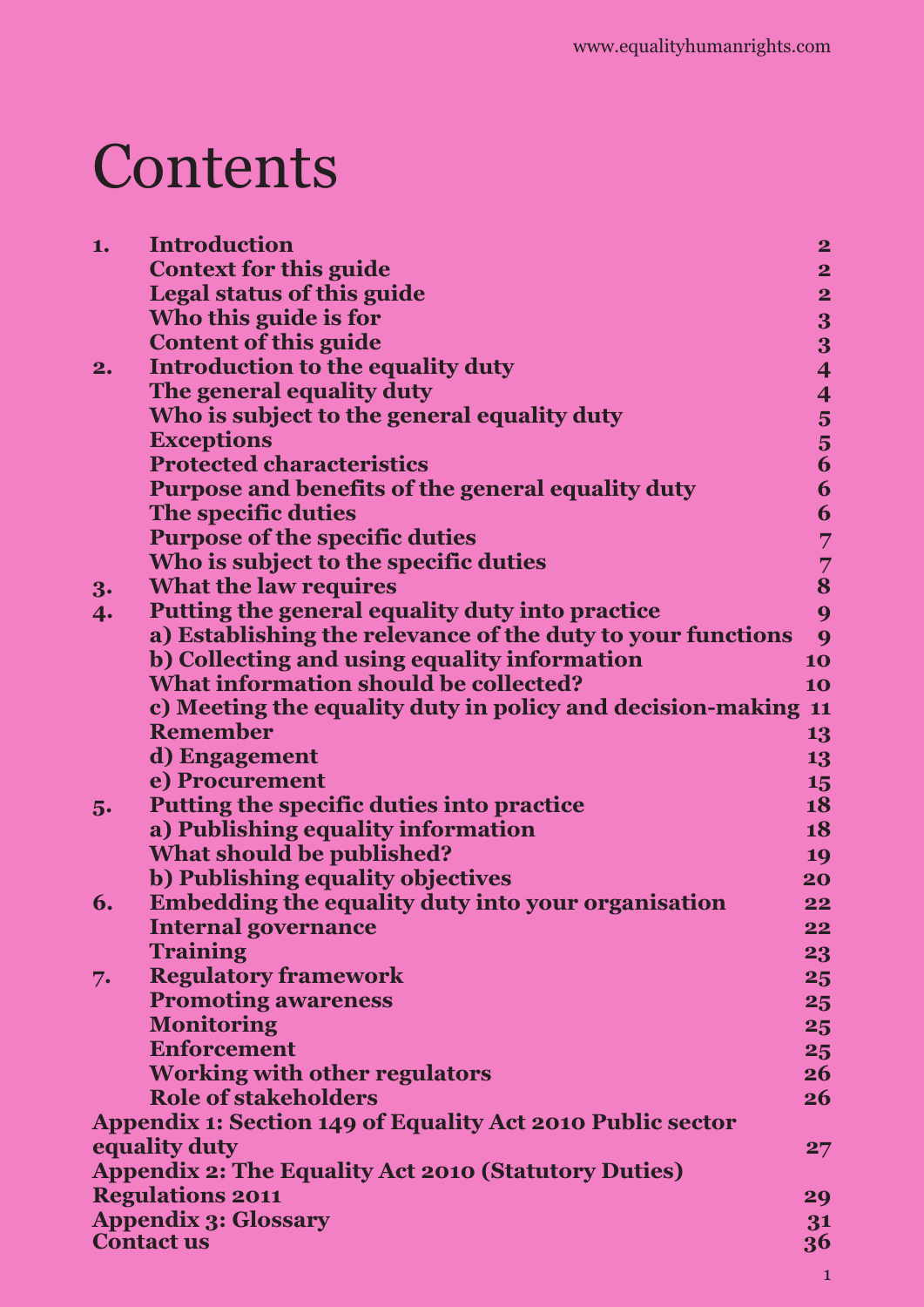# 1. Introduction

#### **Context for this guide**

This guide is one of a series written by the Equality and Human Rights Commission (the Commission) to explain how public authorities can meet the requirements of the Equality Act 2010 (the Act). The Act brings together all previous equality legislation in England, Scotland and Wales. The Act includes a new public sector equality duty (the equality duty), replacing the separate duties relating to race, disability and gender equality. The equality duty came into force on 5 April 2011.

There are five England/GB guides giving advice on the equality duty:

- 1. The essential guide to the public sector equality duty
- 2. Equality objectives and the equality duty
- 3. Equality information and the equality duty
- 4. Meeting the equality duty in policy and decision-making
- 5. Engagement and the equality duty

*The essential guide* provides an overview of the equality duty requirements. The other four documents provide more detailed guidance on key areas and advice on good practice. Further information and resources are available at:

<http://www.equalityhumanrights.com/> advice-and-guidance/public-sectorequality-duty/guidance-on-the-equalityduty/

This is the second edition of this guide as it was revised to reflect the Equality Act 2010 (Specific Duties) Regulations 2011, which were published by Government on 27 June 2011. These came into force on 10 September 2011.

If you require this guide in an alternative format and/or language please contact our helpline to discuss your needs.

Equality and Human Rights Commission helpline – England FREEPOST RRLL-GHUX-CTRX Arndale House, Arndale Centre, Manchester, M4 3AQ Telephone: 0845 604 6610 Textphone: 0845 604 6620 Fax: 0845 604 6630

#### **Legal status of this guide**

This guidance provides advice on how to meet the equality duty. It will assist public authorities to comply with their legal duties under:

- Section 149 of the Equality Act 2010 (the public sector equality duty), and
- The Equality Act 2010 (Specific Duties) Regulations 2011.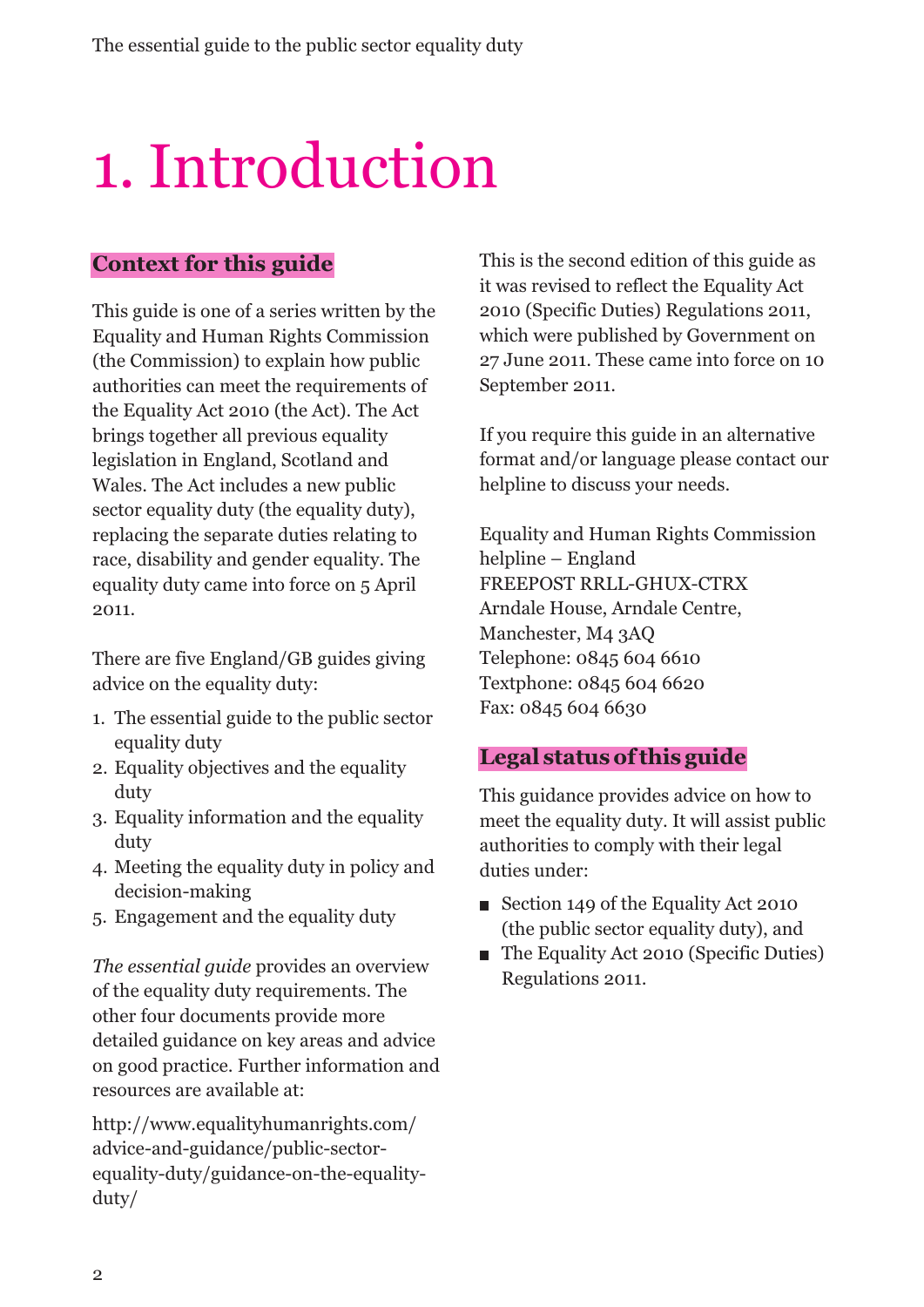#### **Who this guide is for**

This guide is aimed at those responsible for implementing the equality duty in public authorities in England and for nondevolved public authorities in Scotland and Wales. Public authorities for the purposes of the duty are defined in section 2 of this guide. It will be of interest to staff right across public authorities, but particularly those involved in policymaking, business planning, procurement, human resources, grant-making, governance and scrutiny. The guide will also assist those who have an interest in the work of public authorities such as service users, voluntary bodies, unions, and equality organisations.

It provides advice to two types of public authority: those that are subject only to the general equality duty, and those authorities that are also subject to the specific duties ('listed authorities'). The different requirements for both of these bodies are set out clearly throughout this guide.

#### **Content of this guide**

This guide:

- Provides an overview of the public sector equality duty
- Explains what the general equality duty is, what the specific duties are and who they apply to
- Suggests a range of steps that public authorities can take in order to comply with the general and the specific duties.
- Explains the regulatory framework
- $\blacksquare$  Includes the full text of the legislation and a glossary of legal terms.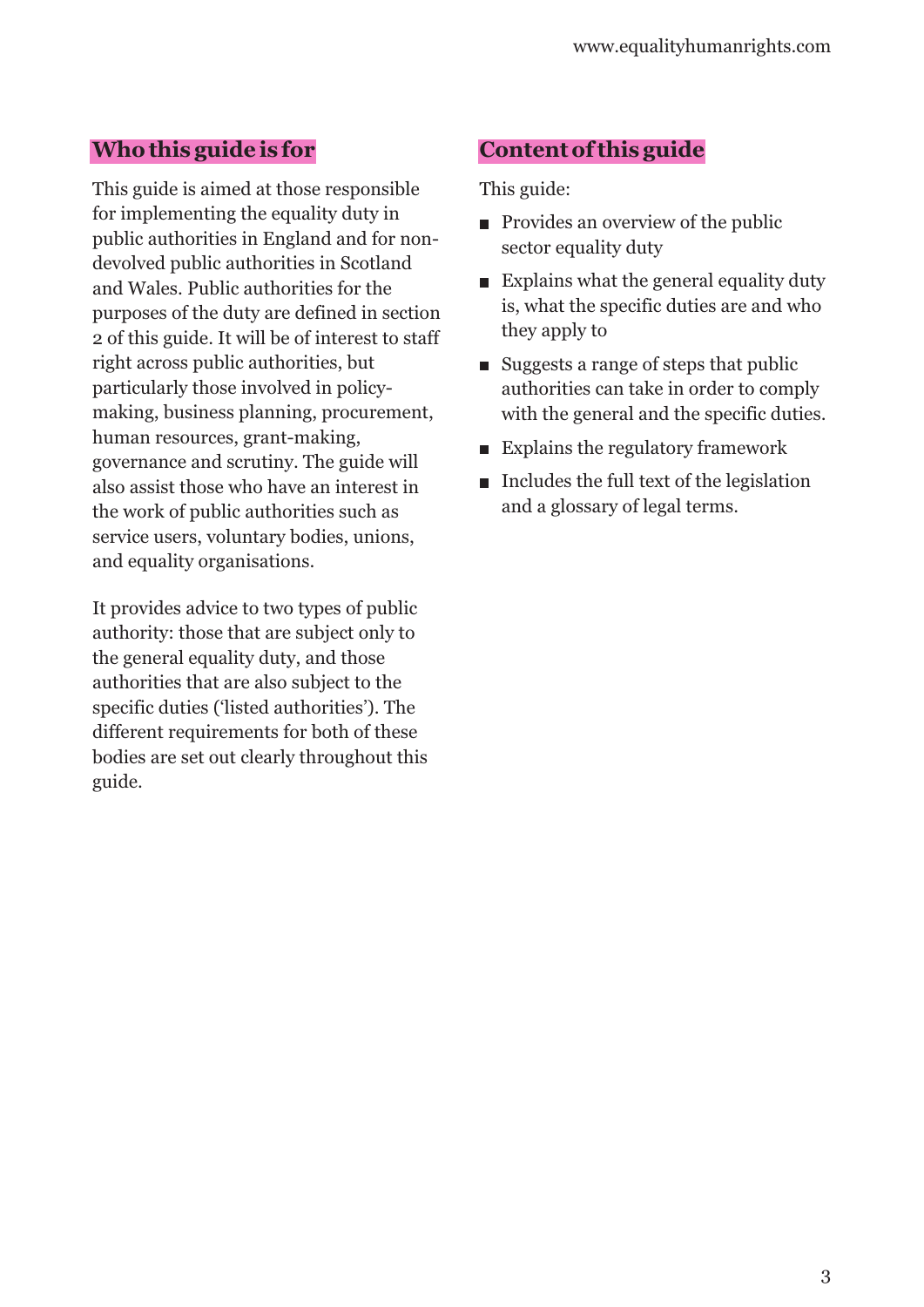## 2. Introduction to the equality duty

The public sector equality duty is made up of a general equality duty supported by specific duties. The general equality duty is set out in section 149 of the Equality Act 2010. This is the same for England, Scotland and for Wales and it came into force on 5 April 2011. The specific duties are created via secondary legislation. These are different for England, Scotland and Wales. The full text of the general equality duty and the specific duties for England can be found at the end of this guide.

The 'public sector equality duty' is the title of the duty, and how it is referred to in the Equality Act. It consists of the 'general equality duty' which is the overarching requirement or substance of the duty, and the 'specific duties' which are intended to help performance of the general equality duty.

#### **The general equality duty**

The general equality duty applies to 'public authorities'. Further advice about who this includes is provided in the next section.

In summary, those subject to the general equality duty must, in the exercise of their functions, have due regard to the need to:

Eliminate unlawful discrimination, harassment and victimisation and other conduct prohibited by the Act.

- Advance equality of opportunity between people who share a protected characteristic and those who do not.
- Foster good relations between people who share a protected characteristic and those who do not.

These are often referred to as the three aims of the general equality duty.

The Equality Act explains that the second aim (advancing equality of opportunity) involves, in particular, having due regard to the need to:

- Remove or minimise disadvantages suffered by people due to their protected characteristics.
- Take steps to meet the needs of people with certain protected characteristics where these are different from the needs of other people.
- $\blacksquare$  Encourage people with certain protected characteristics to participate in public life or in other activities where their participation is disproportionately low.

It states that meeting different needs includes (among other things) taking steps to take account of disabled people's disabilities. It describes fostering good relations as tackling prejudice and promoting understanding between people from different groups. It explains that compliance with the general equality duty may involve treating some people more favourably than others.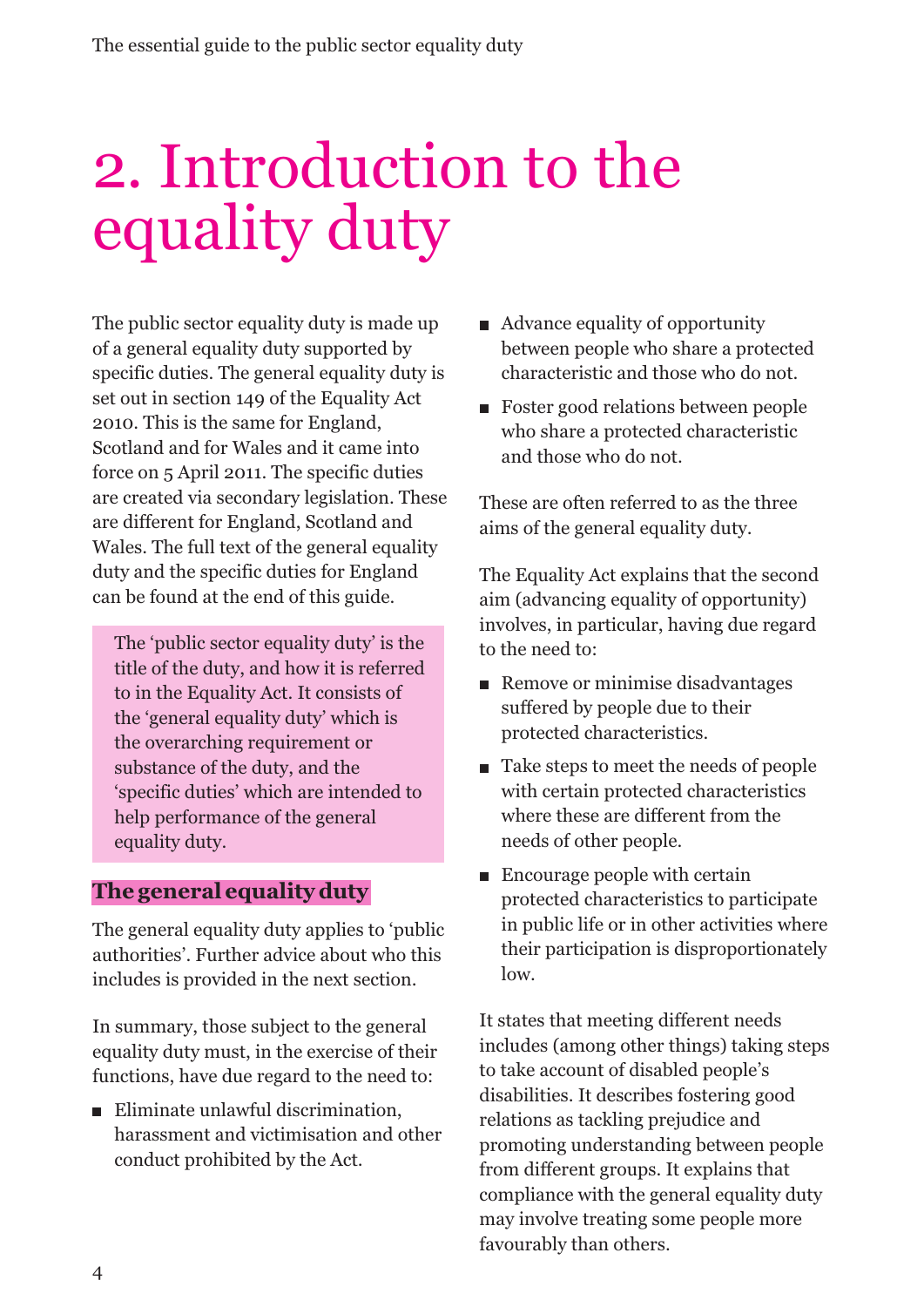To comply with the general equality duty, a public authority needs to have due regard to all three of its aims. When this guide refers to the general equality duty, it is referring to all three aims, as set out in the Equality Act.

#### **Who is subject to the general equality duty**

**Schedule 19 bodies:** The general equality duty applies to the public authorities who are named or described (listed) in Schedule 19, which is part of the Equality Act 2010. Examples of these include local authorities, education bodies (including schools), health bodies, police, fire and transport authorities, and government departments. Most public authorities specified in Schedule 19 are covered by the general equality duty in relation to all of their functions. A small number of public authorities are listed as being covered by the general equality duty only in relation to certain functions. The Schedule makes clear who these bodies are.

#### **Bodies carrying out public**

**functions:** The general equality duty also applies to other organisations that exercise public functions. This will include private bodies or voluntary organisations that are carrying out public functions on behalf of a public authority. The Act defines a public function as a function of a public nature for the purposes of the Human Rights Act 1998. An example of this would be a private company running a prison on behalf of the government. The company would, however, only be covered by the general equality duty with regard to its public functions, but not for other work, like providing security services for a supermarket.

Whether or not an organisation is exercising a function of a public nature depends on a number of factors. These include (among others) whether it is publicly funded, if it is exercising powers assigned to it via legislation, or if it is taking the place of central or local government. Other factors include: if it is providing a public service, if its structures and work are closely linked with the delegating state body, and if there is a close relationship between the private body and any public authority. Whether a particular function comes within this definition is ultimately a matter for the courts to decide. If in doubt, you may find it useful to seek legal advice.

In this guide, when we refer to public authorities subject to the general equality duty, this includes Schedule 19 authorities as well as public authorities who are covered when they carry out public functions.

#### **Exceptions**

Schedule 18 of the Equality Act sets out limited exceptions to the application of the general equality duty. These relate to certain functions, such as immigration (in relation to race, religion, age but only in relation to the second aim of the advancement of equality of opportunity) and judicial functions. A small number of bodies that would otherwise be covered by the duty because they carry out public functions are specifically excluded from being subject to the duty. This includes the House of Commons and the Security Service. Further information on this can be found in Schedule 18. Another exception sets out that the duty on age does not apply to education and service provision in schools or in relation to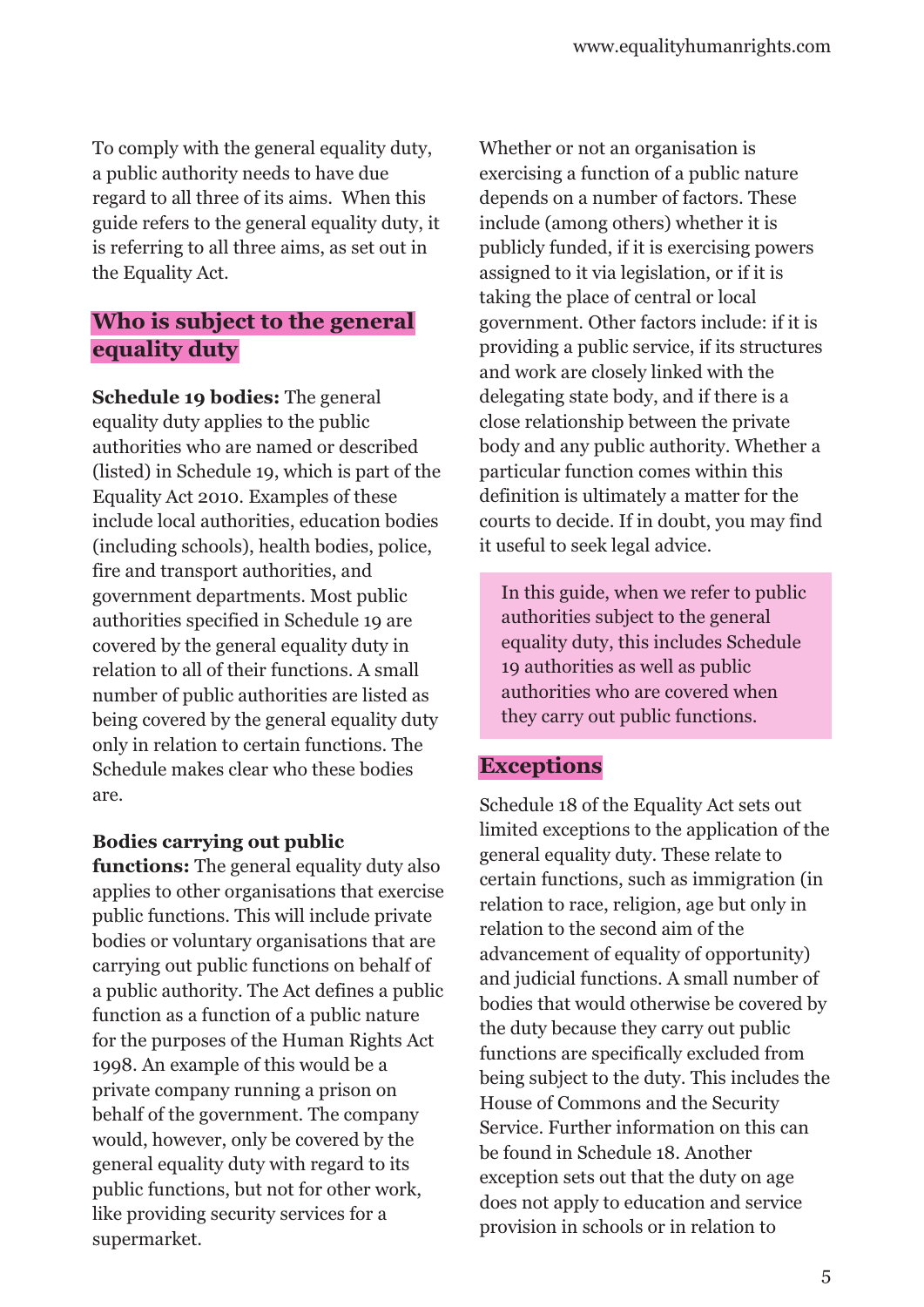children's homes. Public authorities and others can keep abreast of any changes to the law via the Commission's website.

#### **Protected characteristics**

The general equality duty covers the following protected characteristics: age (including children and young people), disability, gender reassignment, pregnancy and maternity, race, religion or belief, sex and sexual orientation. People who are considering, undergoing or have undergone gender reassignment are referred to in this guide as transsexual people. Definitions of all of these characteristics are set out in the glossary (Appendix 3 to this guide).

Public authorities also need to have due regard to the need to eliminate unlawful discrimination against someone because of their marriage or civil partnership status. This means that the first aim of the general equality duty applies to this characteristic but the other two aims do not. This applies only in relation to work, not to any other part of the Equality Act 2010. In relation to the protected characteristic of age, an authority need not comply with the first aim in relation to services and public functions (Part 3 of the Equality Act) until the provisions making such discrimination unlawful come into force.

#### **Purpose and benefits of the general equality duty**

The broad purpose of the general equality duty is to integrate consideration of equality and good relations into the dayto-day business of public authorities. If a public authority does not consider how a function can affect different groups in different ways, the function may not meet its own objectives. For example, a smoking

cessation programme may not be fully effective if it does not take into account the different marketing tools that have the most impact on people of different ages. This can contribute to greater inequality and poor outcomes. The general equality duty therefore requires organisations to consider how they could positively contribute to the advancement of equality and good relations. It requires equality to be considered in decision-making, in the design of policies and in the delivery of services, including internal policies, and for these issues to be kept under review.

Compliance with the general equality duty is a legal obligation, but it also makes good business sense. An organisation that is able to provide services to meet the diverse needs of its users should find that it carries out its core business more efficiently. A workforce that has a supportive working environment is more productive. Many organisations have also found it beneficial to draw on a broader range of talent and to better represent the community that they serve.

Compliance with the general equality duty should also result in better informed decision-making and policy development, and better policy outcomes. Overall, compliance can lead to services that are more appropriate for users and more cost effective. This can improve satisfaction with public services.

#### **The specific duties**

The specific duties were created by secondary legislation in the form of regulations. This guide relates to the specific duties for England (and nondevolved public authorities in Scotland and Wales). In summary, each listed authority is required to: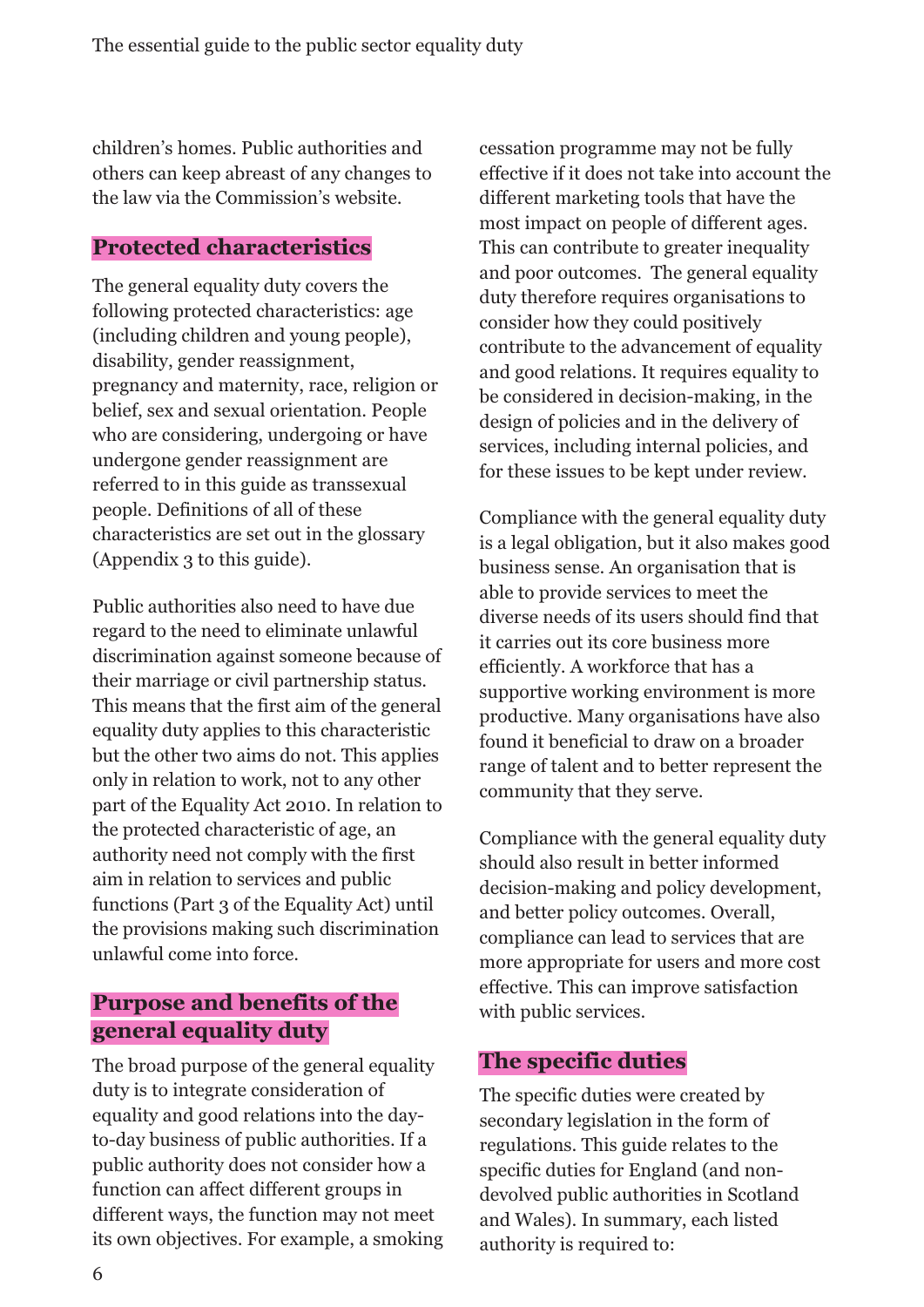**1.** Publish information to demonstrate its compliance with the general equality duty. This needs to be done no later than 31 January 2012, and at least annually after that, from the first date of publication. Schools and pupil referral units must do this no later than 6 April 2012. This information must include, in particular, information relating to people who share a protected characteristic who are:

- its employees
- $\blacksquare$  people affected by its policies and practices.

Public authorities with fewer than 150 employees are exempt from the requirement to publish information on their employees.

**2.** Each listed public authority (including schools and pupil referral units) must prepare and publish one or more objectives that it thinks it needs to achieve to further any of the aims of the general equality duty. This must be done no later than 6 April 2012 and at least every four years after that. The objectives must be specific and measurable.

Both the equality information and the equality objectives must be published in a manner that is accessible to the public. They can be published as a separate document, or within another document such as an annual report or a business plan. The Commission has published guides for public authorities on equality objectives and on equality information. These can be found on our website.

#### **Purpose of the specific duties**

The purpose of the specific duties is to help listed authorities improve their performance on the general equality duty, by improving their focus and transparency. However, complying with the specific duties does not necessarily ensure that an authority is having due regard to the aims of the general equality duty across all of its functions. See section 4 of this guide for advice on the steps you can take to comply with the general equality duty.

#### **Who is subject to the specific duties**

Many authorities that are subject to the general equality duty are also covered by the specific duties. These listed authorities are named or described in Schedules 1 and 2 of the specific duties regulations.

#### **Summary of key dates**

- 5 April 2011 general equality duty came into force
- 31 January 2012 listed authorities (except schools and pupil referral units) required to publish equality information
- 6 April 2012 schools and pupil referral units required to publish equality information
- 6 April 2012 all listed authorities (including schools and Pupil Referral Units) required to publish equality objectives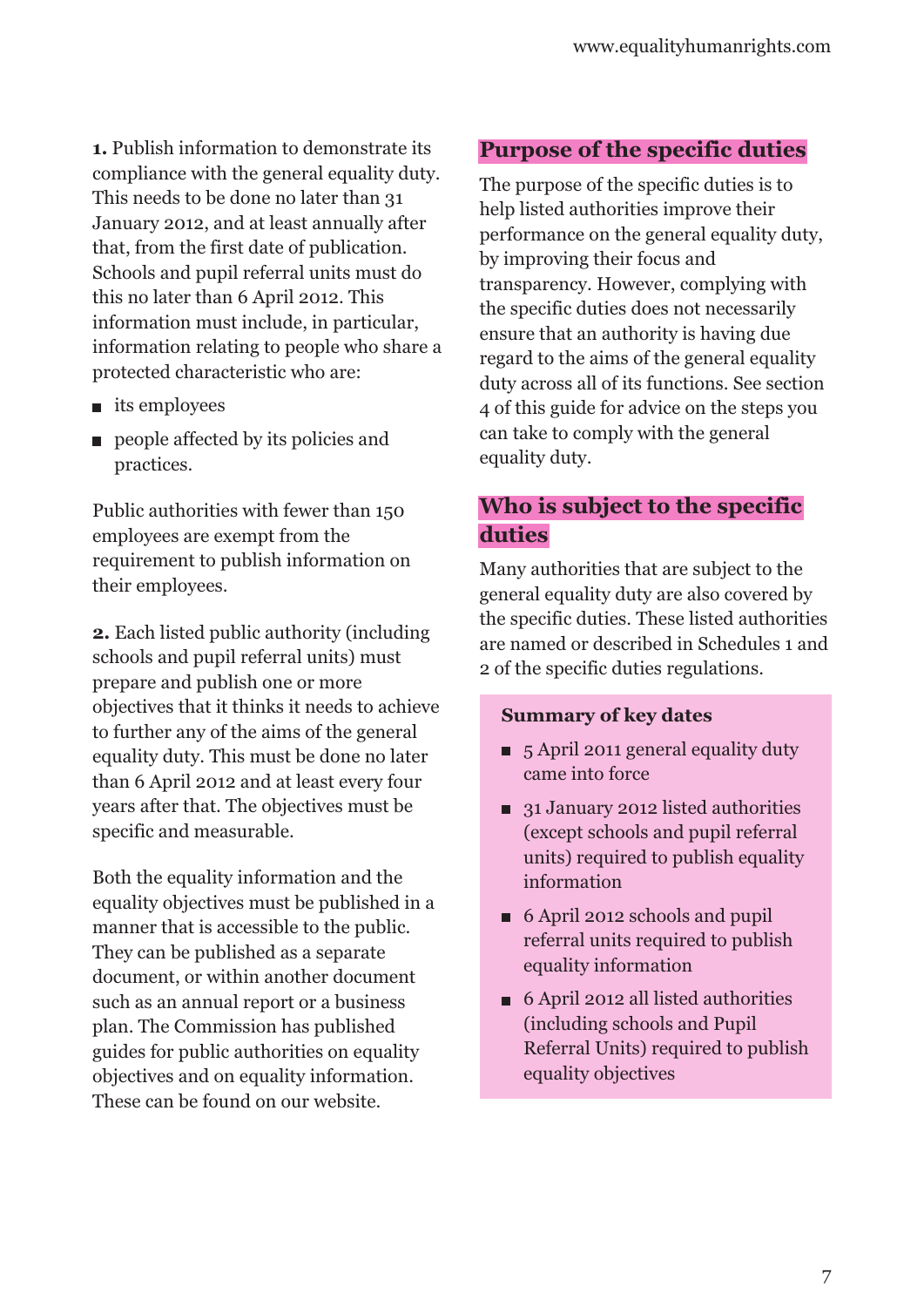## 3. What the law requires

The general equality duty is not prescriptive about the approach a public authority should take in order to comply with their legal obligations. The specific duties are limited to requirements about publishing equality information and objectives.

Case law on the previous equality duties is still relevant to the public sector equality duty. The following principles, drawn from case law, explain that in order to properly have due regard to the general equality duty aims, each public authority should ensure that:

- Those who exercise its functions must be aware of the general equality duty's requirements. Compliance with the general equality duty involves a conscious approach and state of mind. General regard to the issue of equality is not enough to comply.
- The general equality duty is complied with before and at the time a particular policy is under consideration, as well as at the time a decision is taken. A public authority subject to the general equality duty cannot satisfy the general equality duty by justifying a decision after it has been taken.
- $\blacksquare$  It consciously thinks about the need to do the things set out in the general equality duty as an integral part of the decision-making process. Having due regard is not a matter of box ticking. The duty must be exercised in substance, with rigour and with an open mind in such a way that it influences the final decision.
- It has sufficient information. A body subject to the general equality duty will need to consider whether it has sufficient information about the effects of the policy, or the way a function is being carried out, on the aims set out in the general equality duty.
- $\blacksquare$  It takes responsibility for complying with the general equality duty in relation to all its functions to which the general equality duty applies. Responsibility for the general equality duty cannot be delegated to external organisations that are carrying out functions on its behalf.
- $\blacksquare$  It consciously thinks about the need to do the things set out in the general equality duty, not only when a policy is developed and decided upon, but when it is being implemented. The general equality duty is a continuing one, so public authorities may need to review policies or decisions in light of the general equality duty, for example if the make-up of service users changes.
- Although a body subject to the general equality duty is not legally required to keep records of its consideration of the aims of the general equality duty in making decisions, it is good practice to do so and it encourages transparency. If a body is challenged it will be difficult to demonstrate that it has had due regard to the aims of the general equality duty if records are not kept.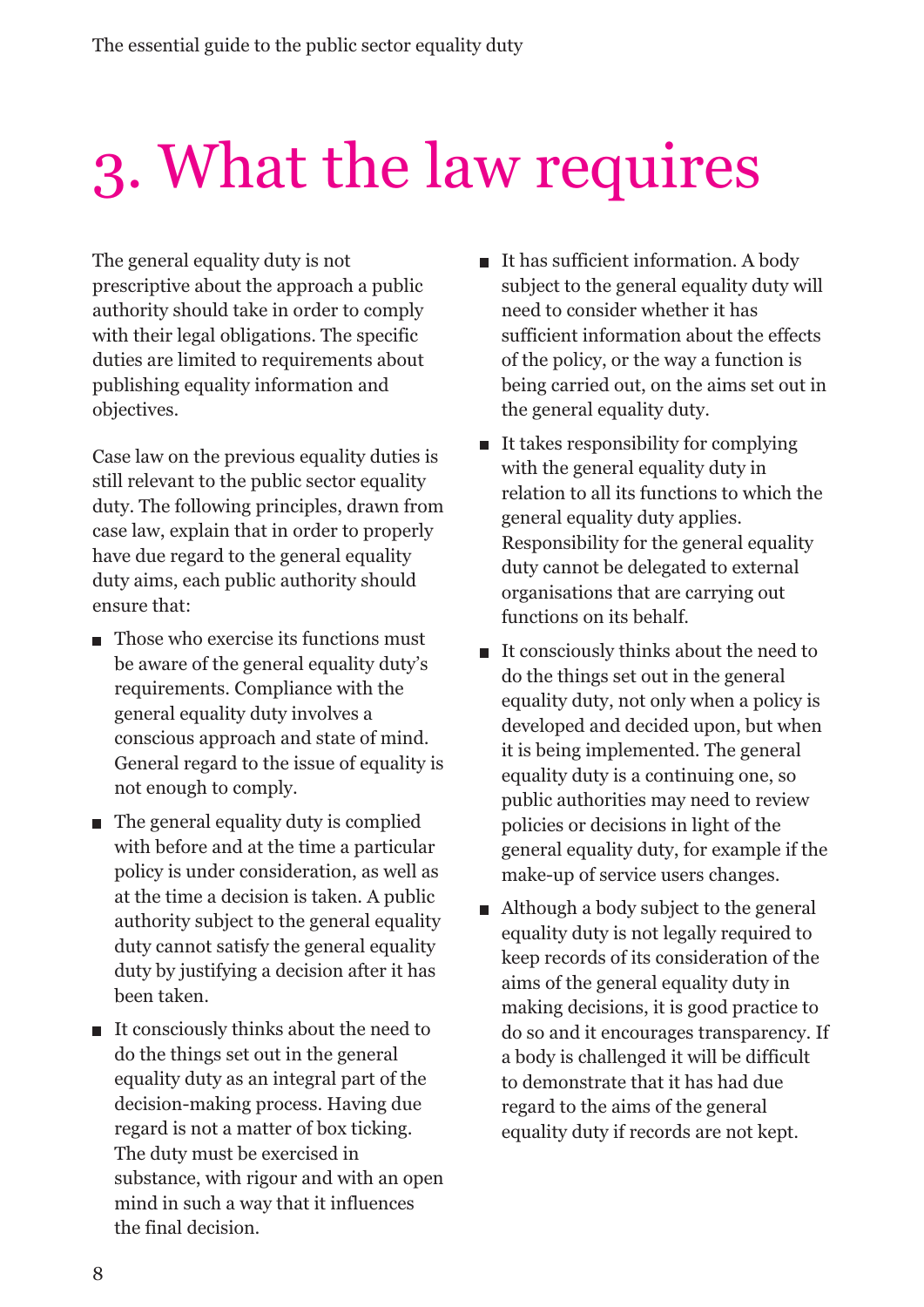## 4. Putting the general equality duty into practice

This section sets out a suggested approach for compliance by public authorities subject to the general equality duty. This takes case law principles into account.

#### **a) Establishing the relevance of the duty to your functions**

The general equality duty applies to public authorities, whatever their size. Compliance should be appropriate to the size of the authority and to the nature of its functions. The functions of a public authority include all of its powers and duties. This means everything it is required to do as well as everything it is allowed to do. Examples of this include: policy decisions, individual decisionmaking, budgetary decisions, public appointments, service provision, statutory discretion, employment of staff and procurement of goods.

**To ensure that you are having due regard to the aims of the general equality duty, consider whether and the extent to which the duty is relevant to the functions you carry out.** The duty will be relevant for some functions in relation to most or all of the protected characteristics, for example, employment functions. The different aims of the duty may be relevant for some functions but not others, or to the needs of people with some protected characteristics, but not to others. For example, elimination of discrimination and the advancement of equality for disabled people will be relevant to your IT

policies and practices but fostering good relations is unlikely to be. In practice, you are likely to focus more on functions that have the most effect on the public (or a section of them) or on your employees (or a section of them). Examples of this include a public-facing service like a local authority advice service, or staff training policies in a hospital. Remember that having regard to the aims of the general equality duty is no less important when the numbers of people with a protected characteristic are small, especially where the potential impact on that group is significant.

There is no prescribed process for determining or documenting relevance but it will be helpful if you consider all the reliable evidence you have about the actual or likely impact of your functions. If you do not have sufficient evidence to enable you to determine relevance, consider gathering more evidence. Assessing whether the duty is relevant will require some analysis or assessment and should be more than just guess work, but it should not be a burdensome task. Staff that are familiar with an area of work would ideally be involved in any assessment of relevance. Once you have established the relevance of the duty to the different functions you perform, you will be better able to prioritise your efforts.

Because the duty is a continuing duty and your functions may change in the future, it is useful to keep records of your findings.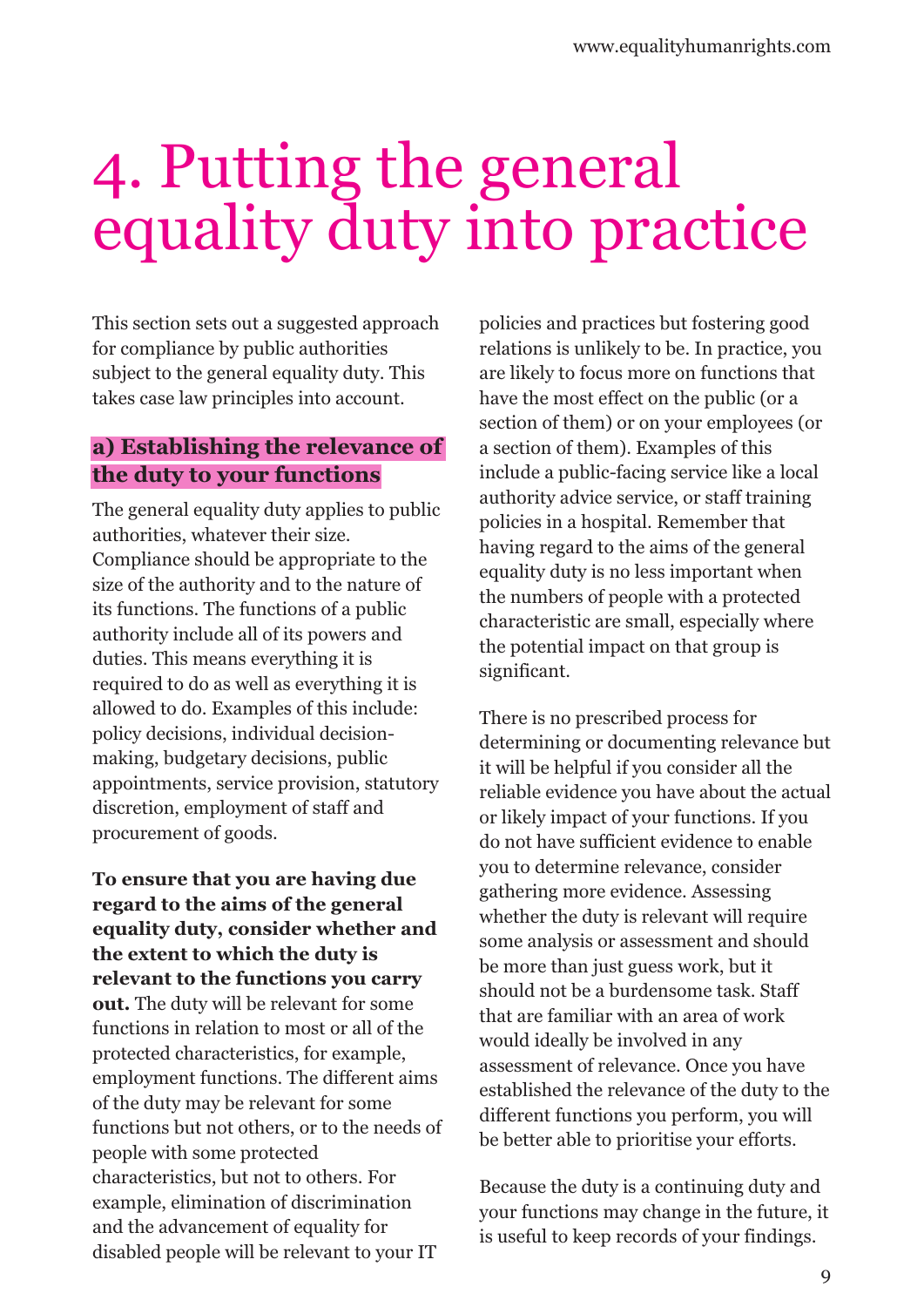You may find it helpful to publish your findings to help the public understand what your organisation does and its degree of relevance to the duty. The general equality duty continues to apply to you if you have contracted out a function. It also applies to the allocation (or withdrawal) of funding to the voluntary sector.

#### **Remember**

- Establishing relevance to the aims of the general equality duty is a means of helping you to prioritise your efforts to comply, it is not an end in itself.
- $\blacksquare$  If you have little qualitative or quantitative evidence about the effect of a function, engagement with people with different protected characteristics can be helpful.

#### **b) Collecting and using equality information**

#### **What the general equality duty requires**

Having due regard to the aims of the general equality duty requires public authorities to have an adequate evidence base for their decisionmaking. Collecting and using equality information will enable them to develop a sound evidence base. Case law on the previous equality duties has made clear that public authorities should ensure that they have enough relevant information to hand about equality issues to make informed choices and decisions, and to ensure that this is rigorously considered before and at the time decisions are taken. See section 3 above for further information about case law principles.

Collecting and using equality information will help you to identify equality priorities and to understand the impact of your proposals and decisions on people with protected characteristics. It will help you to set useful objectives and measure progress against them. It can help you to base your priorities and decision-making on sound evidence rather than assumptions or stereotypes. It is not an end in itself – it will help you to identify ways to eliminate discrimination, advance equality, and foster good relations. Some authorities will already have experience of collecting and using information across most of the protected characteristics, but for many organisations at least some of this will be new. The Commission has issued a detailed guide to *Equality information and the equality duty* which is on our website.

#### **What information should be collected?**

The information that different authorities will need to collect to inform their decisions under the general equality duty will vary widely between different sectors. This will depend on a number of factors, which will be particular to your organisation and the field in which you operate. Public authorities already hold a wide range of information about their employees, services and other functions such as enforcement, statutory discretion or planning. This includes functions that are contracted out.

There may be functions or protected characteristics for which you do not have information, for example about potential service users and the barriers they face.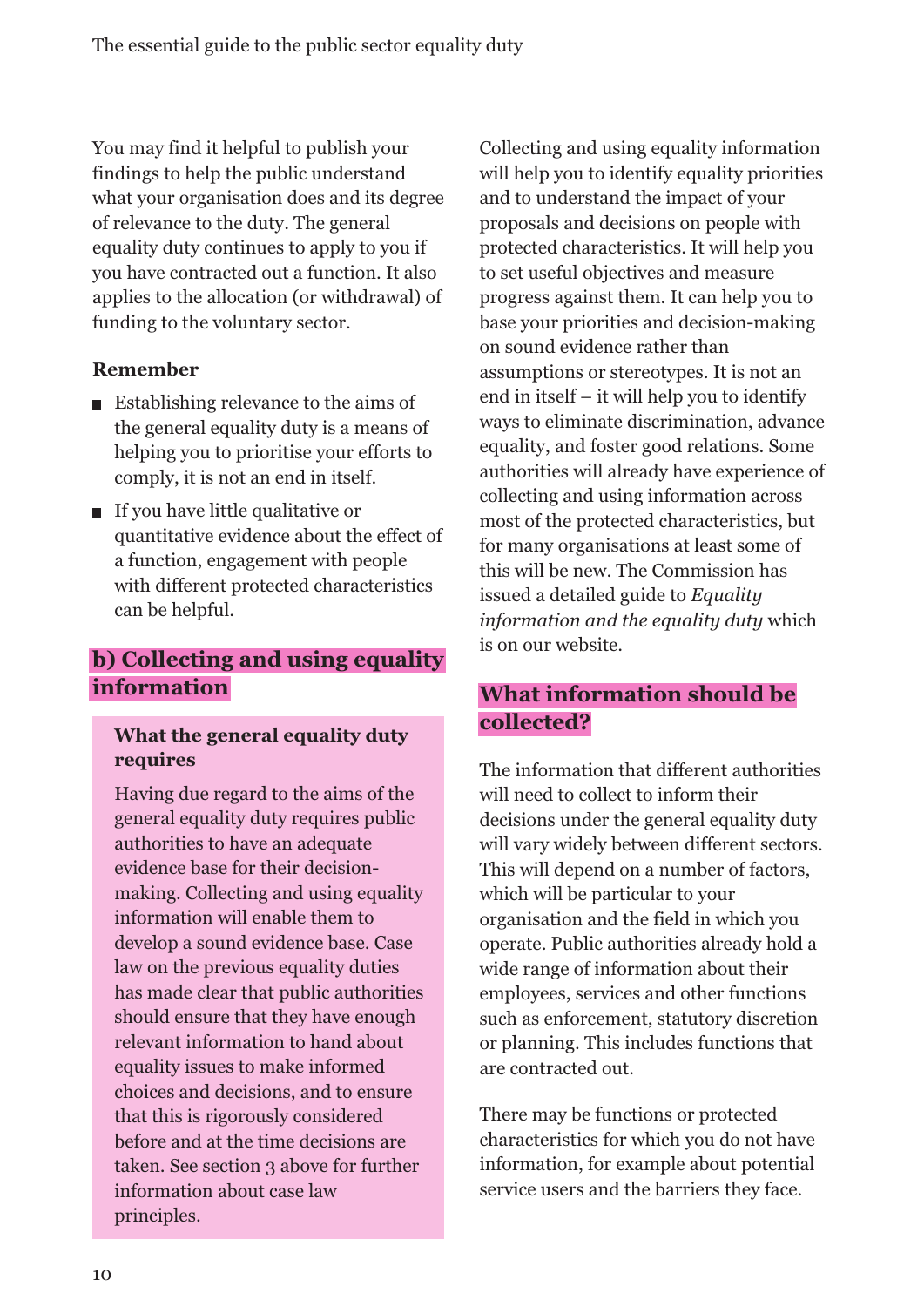Engagement can help you to fill gaps and establish how accurate your information is.

Before deciding whether to put in place arrangements to gather relevant information through equality monitoring, consider:

- Why you want the information. Only collect information that is relevant and that will actually be used.
- Whether the information you need is already available from other sources. Is there national data you could use?
- How easy or difficult it will be to get complete information.
- $\blacksquare$  How its potential accuracy and completeness will affect its usefulness.
- $\blacksquare$  The process you might use to gather information and how you will ensure the data remains confidential and anonymous.

The following steps may help you to plan your information collection:

- Consider what information you already have for your relevant functions.
- Identify any relevant information gaps. Use anecdotal evidence to help you identify what further information you may need.
- Take steps to fill any information gaps. Use in-house information and local, regional and national research, including publications from the Commission.

It will be difficult for you to understand the impact of your functions on people with different protected characteristics unless you have sufficient information, so if you have not yet achieved a culture where employees or service users are

ready to be asked about their sexual orientation, gender identity or religion or belief, take steps to engender a culture of trust whereby this information could be collected. There may be other means of identifying the issues faced such as analysing national or local research or engagement. Collecting information about gender reassignment is a particularly sensitive area and opinion is divided on this issue. People could be very negatively affected by disclosure, but without any information it may be difficult to monitor the impact of policies and practices on transsexual people.

Benchmarking your performance and processes can help you to identify potential information gaps and new organisations to engage with. It can help you to gauge the accuracy of your equality information, and to identify good practice.

#### **c) Meeting the equality duty in policy and decision-making**

#### **What the general equality duty requires**

Assessing the impact on equality of your decision-making and your policies and practices is an important part of complying with the general equality duty. It is up to each public authority to choose the most effective approach for doing this, and approaches are likely to vary depending on the size of the public authority, the type of functions they carry out, and the nature of the decisions they are making.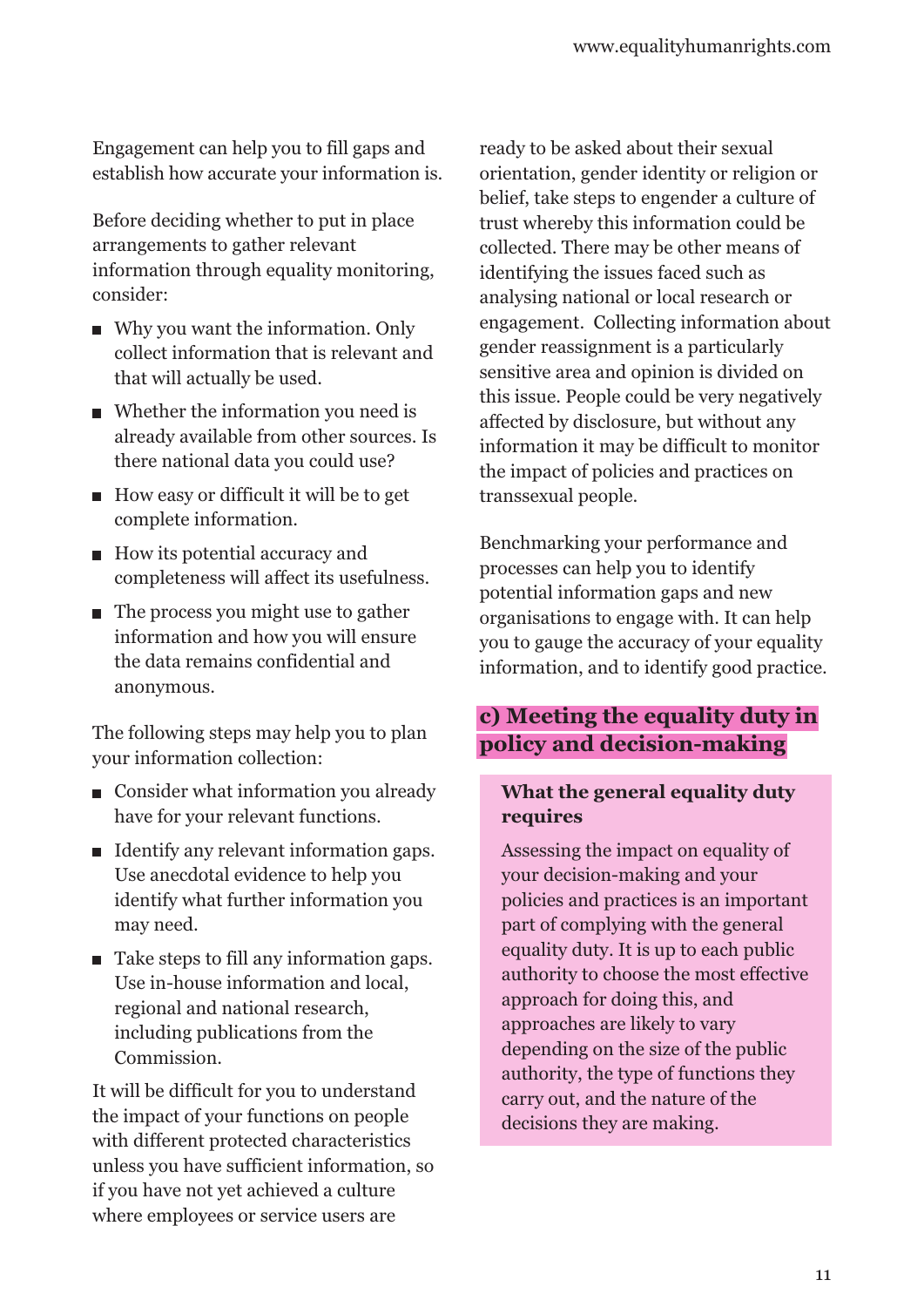**The general equality duty requires public authorities to have due regard to the aims of the general equality duty when making decisions and setting policies.** To do this, it is necessary for decision-makers to understand the potential impact of their decisions on people with different protected characteristics and to identify potential mitigating steps to reduce or remove adverse impacts. This should help to ensure that the policy is fully effective for different groups of people.

The general equality duty does not set out a particular process for assessing impact on equality that public authorities are expected to follow. Having due regard to the aims of the general equality duty is about informed decision-making, not about carrying out particular processes or producing particular documents. This means that you do not need to produce a document called an equality impact assessment, but organisations may choose to do so if they have found it to be helpful. In practice, you can choose to extend an existing impact assessment approach to all of the protected characteristics; or you can develop a new approach for your organisation. If you decide to adapt your existing approach, ensure that it meets all the requirements of the general equality duty. Take a proportionate approach to assessing impact on equality. This means taking an approach that is suitable to the size, resources and functions of your organisation, and to the relevance of the decision or policy to equality and good relations.

Assessing impact on equality involves using good equality information and analysis, and doing this **at the right time**, as part and parcel of your decisionmaking. In the past, a number of public authorities have assessed the impact on equality of their policies and practices at the end of the policy development process. In some cases this has resulted in successful legal challenges. There is no point in assessing your policies if your findings do not influence your decisionmaking.

Inevitably your initial focus is likely to be on new policies and programmes that you are currently working and making decisions on. You should already have assessed your existing policies with regard to race, disability and gender. You will therefore need to take steps to understand their impact on the new protected characteristics. It might be useful to carry out this work when these policies come up for review, if they are allocated funding to continue, or if you are in receipt of critical audit or inspection reports to help you improve your work. The policy and service areas that will need the most detailed assessment will usually be within the functions that are most relevant to equality. You may need to assess the impact on equality of decisions that are made together, such as during a major review of services or when setting overall budgets. This would mean having sufficient information to understand the cumulative impact of these decisions.

Case law from previous duties states that it is good practice for a public authority to keep records of its consideration of the aims of the general equality duty when making decisions. If a body is challenged it will be difficult to demonstrate that it has had due regard if no records have been kept. Listed authorities must publish equality information to demonstrate compliance with the general equality duty.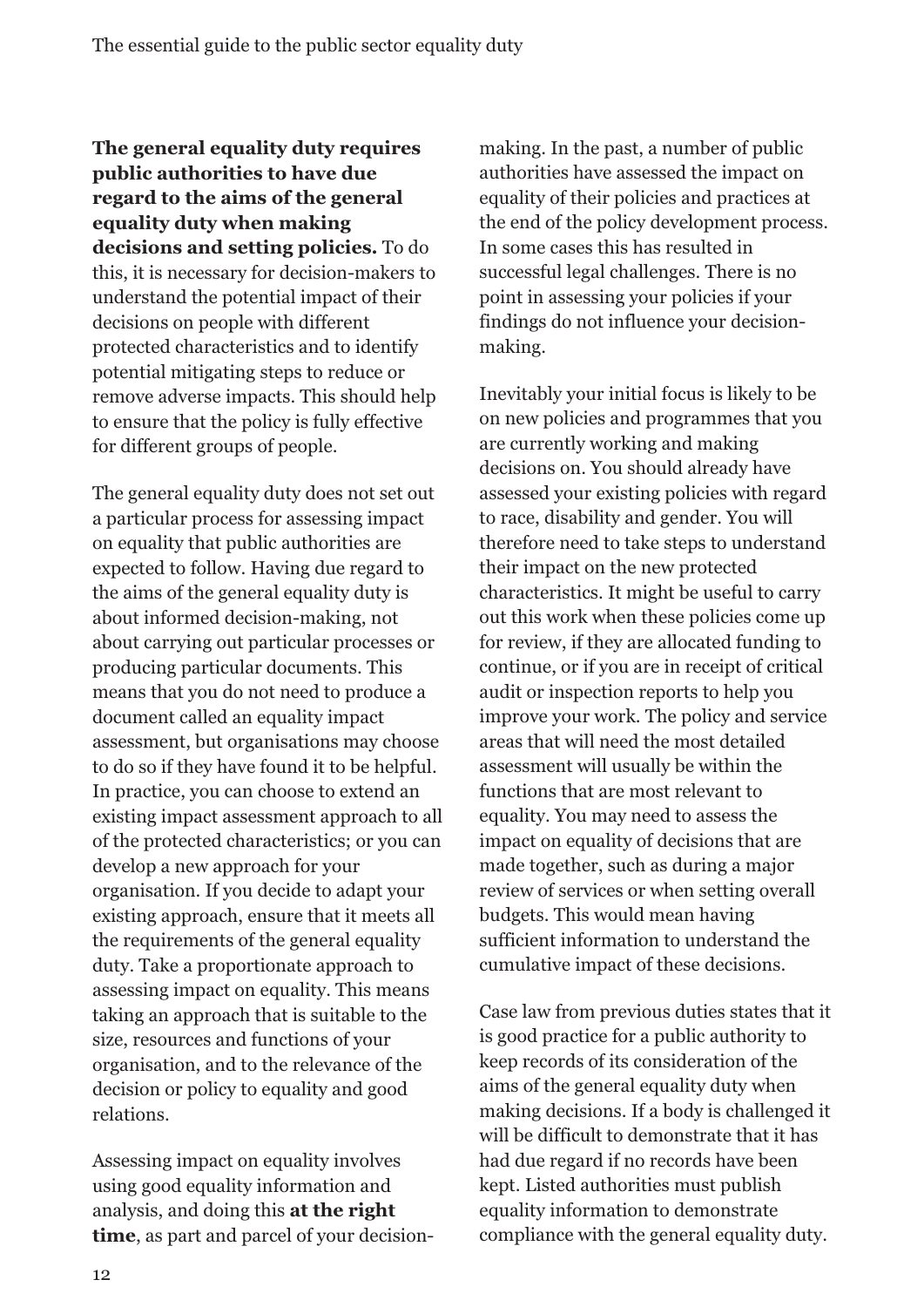In practice, written assessments of impact on equality, or the relevant sections of decision documents are likely to be a key component of this information.

Assessing the impact on equality is an ongoing process that does not end once a policy has been agreed or implemented. Your assessment will have helped you to anticipate and to address the policy's potential impact on different groups. However, the actual impact of the policy will only be known once it has been introduced.

The Commission has produced a guide: *Meeting the equality duty in policy and decision-making*. This is available on our website.

#### **Remember**

- $\blacksquare$  Make sure staff know their responsibilities, what this means in practice and where they can access relevant information.
- Assessing impact on equality early on avoids wasting resources if a policy needs to be changed because it discriminates against certain groups or misses obvious opportunities to advance equality of opportunity or to foster good relations.
- Where a policy is likely to be relevant to certain groups but there is no reliable data, engagement can help you understand the impact it might have.
- Using a consistent methodology for assessing impact will help to build consistency into your work and enable you to compare progress made over time.
- Assess the impact on equality of any decisions you make about procuring out any particular functions.

#### **d) Engagement**

#### **What the general equality duty requires**

Having due regard to the aims of the general equality duty requires public authorities to have an adequate evidence base for their decisionmaking. Engagement with people with different protected characteristics can help you to develop this evidence base. Case law from the previous equality duties has stressed the importance of engagement in ensuring public authorities understand the impact of their decisions on different people.

Engagement is a broad term, intended to cover the whole range of ways in which public authorities interact with their service users, employees (and other stakeholders such as equality organisations), over and above what they do in providing services, or within a formal employment relationship. Engagement enables public authorities, and people with an interest in their work, to pool their knowledge and experience of eliminating discrimination, advancing equality of opportunity and fostering good relations. The Commission has issued a guide on *Engagement and the equality duty* which can be found on our website.

Good equality information is the foundation of evidence-based decisions, and it will enable public authorities to design and deliver effective and efficient policies. Engaging with stakeholders and employees will help public authorities to base their policies on evidence, rather than on assumptions. Where you have gaps in your information base, engagement can help you to fill them. This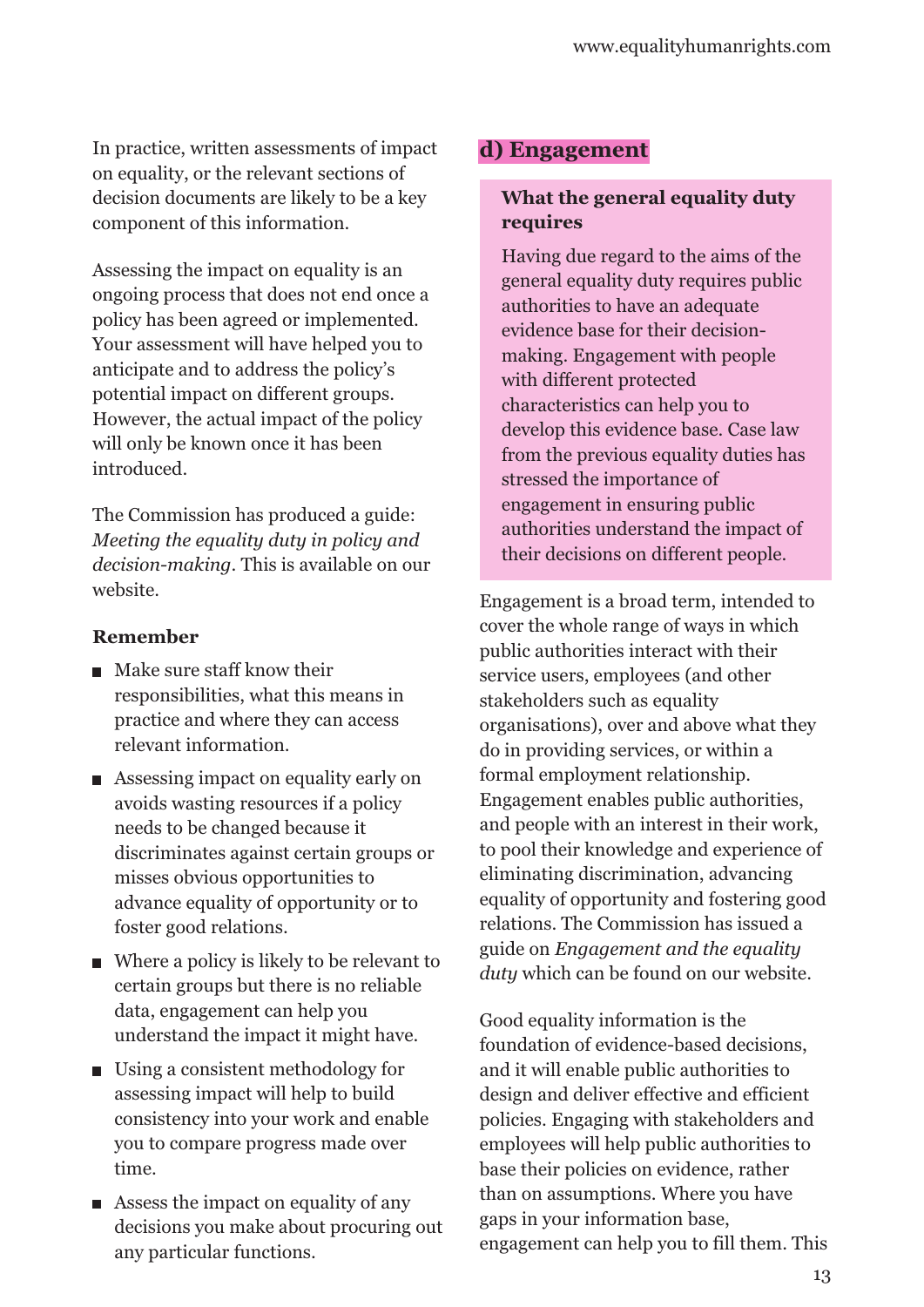may be particularly helpful for areas which are most sensitive, like gender reassignment, where you are less likely to have quantitative information.

Engagement can help you to assess the impact of your policies on people with different protected characteristics. It can be useful for finding solutions to problems, and for overcoming barriers faced by particular groups. Engagement can help you prioritise your objectives, by determining which are most likely to make the biggest difference to tackling inequality. As well as informing decisions, engaging stakeholders can help you to understand how effective your work is, whether there are unexpected consequences from it, and how to make it more effective in the future.

In deciding who to engage with, consider the nature of the policy and the groups who are most likely to be affected by it. Consider people from less visible groups, and groups you may not have engaged with before, as they may also be interested in, or affected by your work. To make the best use of everyone's time and resources, identify what information you may already have from previous research and stakeholder engagement. Look at local and national research and monitoring data. You can then determine where the gaps in evidence are, what you are seeking to find out, and from whom. This will help focus your engagement activities.

Engagement should be proportionate to the size and resources of your organisation, as well as to the significance of the policy. This means that the greater the impact of your policy on equality of opportunity and good relations and the greater risk of it being discriminatory, the more likely you are to need significant public (or more tailored) engagement.

There are ways to engage with stakeholders that do not require significant resources. For example, a school might use a scheduled parent– teachers meeting to engage but a local authority might run an online questionnaire and some focus groups with local residents. Public authorities should ensure that their engagement methods take into account the needs of people with the different protected characteristics. Under the Equality Act 2010, public authorities are obliged to make reasonable adjustments for disabled people, including during engagement.

To be transparent and clear to stakeholders about how their contribution has informed your work, consider whether it would be useful to publish information about who you have engaged with (being mindful of privacy concerns), and what the outcomes were. If you are a listed authority, this information could form part of the information published to demonstrate compliance with the general equality duty.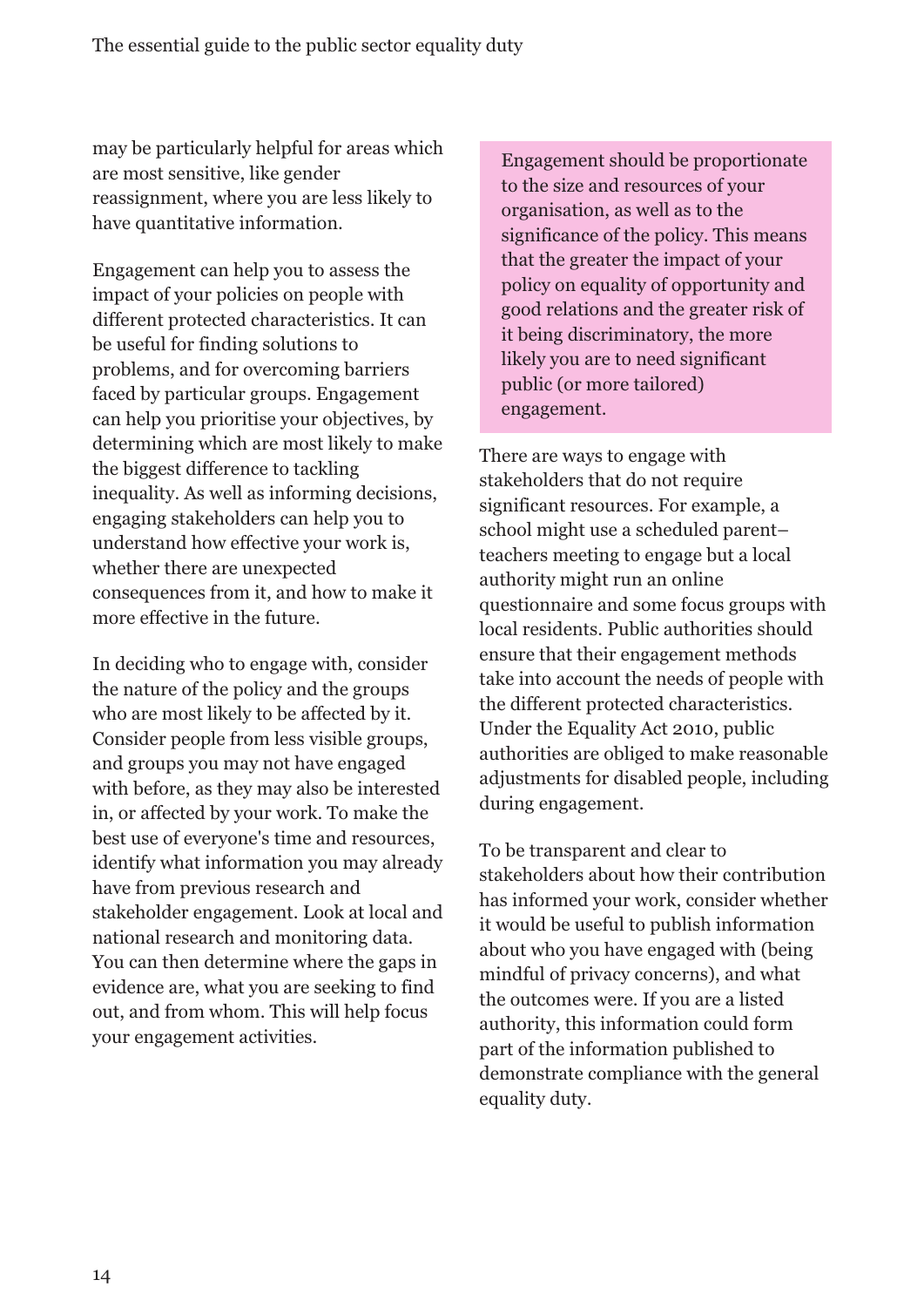#### **Remember**

- Be clear about your aims and share those with the people you engage with.
- $\blacksquare$  Engagement is most successful when people are engaged at an early stage, prior to key decisions being made.
- Take steps to respect confidentiality.
- $\blacksquare$  Successful engagement is influential and transparent. This involves reporting on the results of engagement, and why certain points have not been taken on board.
- Consider whether there are other authorities locally you could work with to share resources and prevent stakeholders becoming overstretched.
- Build long-term relationships of trust with voluntary sector organisations and trade unions. This may involve formalising links or setting up representative forums.
- $\blacksquare$  Be mindful of diversity within characteristics and the multiple barriers people face.
- Don't limit your engagement to representative bodies only.

#### **e) Procurement**

#### **What the general equality duty requires**

The general equality duty applies to the procurement (including commissioning) function of public authorities subject to the duty. For authorities that are subject to the duty because they carry out public functions (as opposed to being listed in Schedule 19), the general equality duty only applies in so far as procurement is part of the exercise of those public functions. The public authority is legally responsible for complying with the general equality duty in its timing and undertaking of procurement. Where public functions are contracted out, the external contractor will themselves be subject to the general equality duty in carrying out a public function. Where the duty does not directly apply to the contractor, the procuring public authority may need to include obligations relating to equality in the contract, in order to comply with its obligations under the duty. The requirement to comply with the general equality duty applies to all procurement regardless of the value; the value of the contract may, however, impact upon the relevance and proportionality of equality considerations.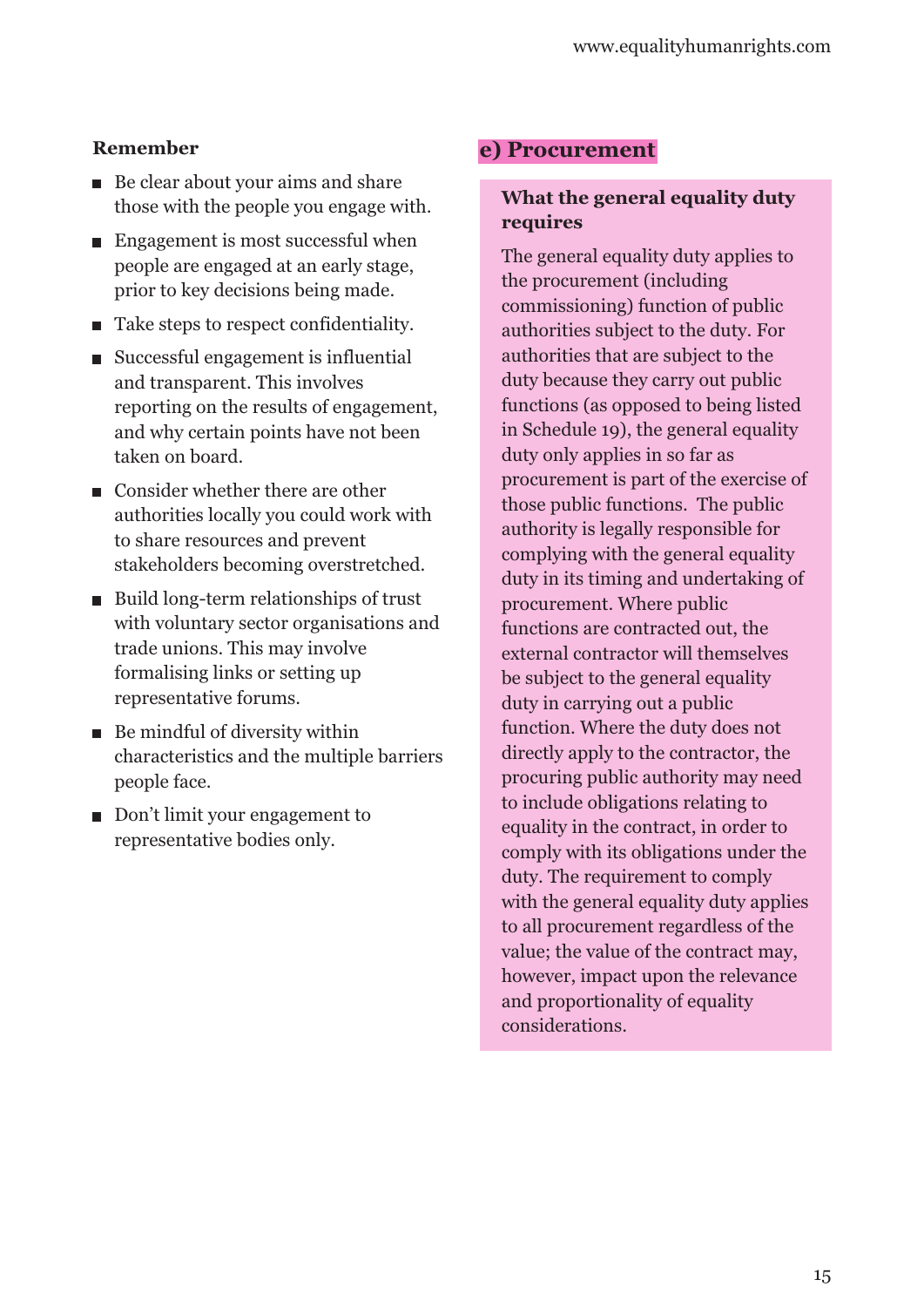When undertaking procurement you must have due regard to the aims of the general equality duty in order to meet your obligations. In order to comply with procurement law, when doing this you must consider the extent to which equality considerations are relevant and proportionate to the subject matter of the contract. Integrating equality into your procurement can improve your services by making them more appropriate and this can lead to better value for money.

Whenever one of your functions is carried out by an external supplier, you remain responsible for meeting the general equality duty. This means building equality considerations into the appropriate stages of your procurement processes, where relevant and proportionate. Staff involved in procurement will need to have a good understanding of the equality duty. Organisations that are carrying out public functions on behalf of a public authority are also subject to the general equality duty when they carry out procurement in the exercise of those public functions. Where an external body undertakes public functions, remind them of their responsibilities under the general equality duty.

Assessing the impact on equality of your policies and practices will include reviews of your procurement policies, if relevant to the aims of the general equality duty. The first step public authorities are therefore advised to take, to help them meet the general equality duty, is to embed equality considerations into their corporate strategies or policies on procurement. Remember also to take equality considerations into account when you are de-commissioning services.

Before you design and commission a service, it is helpful to understand the needs of the service users, including any needs due to having a protected characteristic. This information can be used to improve the design of your service. This is important for effective procurement, as well as for meeting the general equality duty. This will often involve engaging with existing or potential service users and using equality information. If you have decided that a service should be contracted out, take steps to determine the relevance of equality matters to the service to be delivered. You can then decide to what extent, if any, relevant equality matters should be incorporated into the various stages of the procurement process, taking into account proportionality.

Where relevant and proportionate, it may be useful for the contract specification to set out what equality outcomes you require the contractor to achieve. For example, how the goods, service or works that are being procured will meet the needs of people with the protected characteristics, or how take-up will be increased for different groups that may face barriers in accessing the service. You may also need to specify what information you need the contractor to collect and report on. For example, you might need to monitor health outcomes for people with learning disabilities in relation to contracted-out health services. If you are covered by the specific duties, this will help you to meet your obligation to publish annual information on your service users. Further advice on this is provided in the next section of this guide.

When advertising the contract, set out how the ability to meet any relevant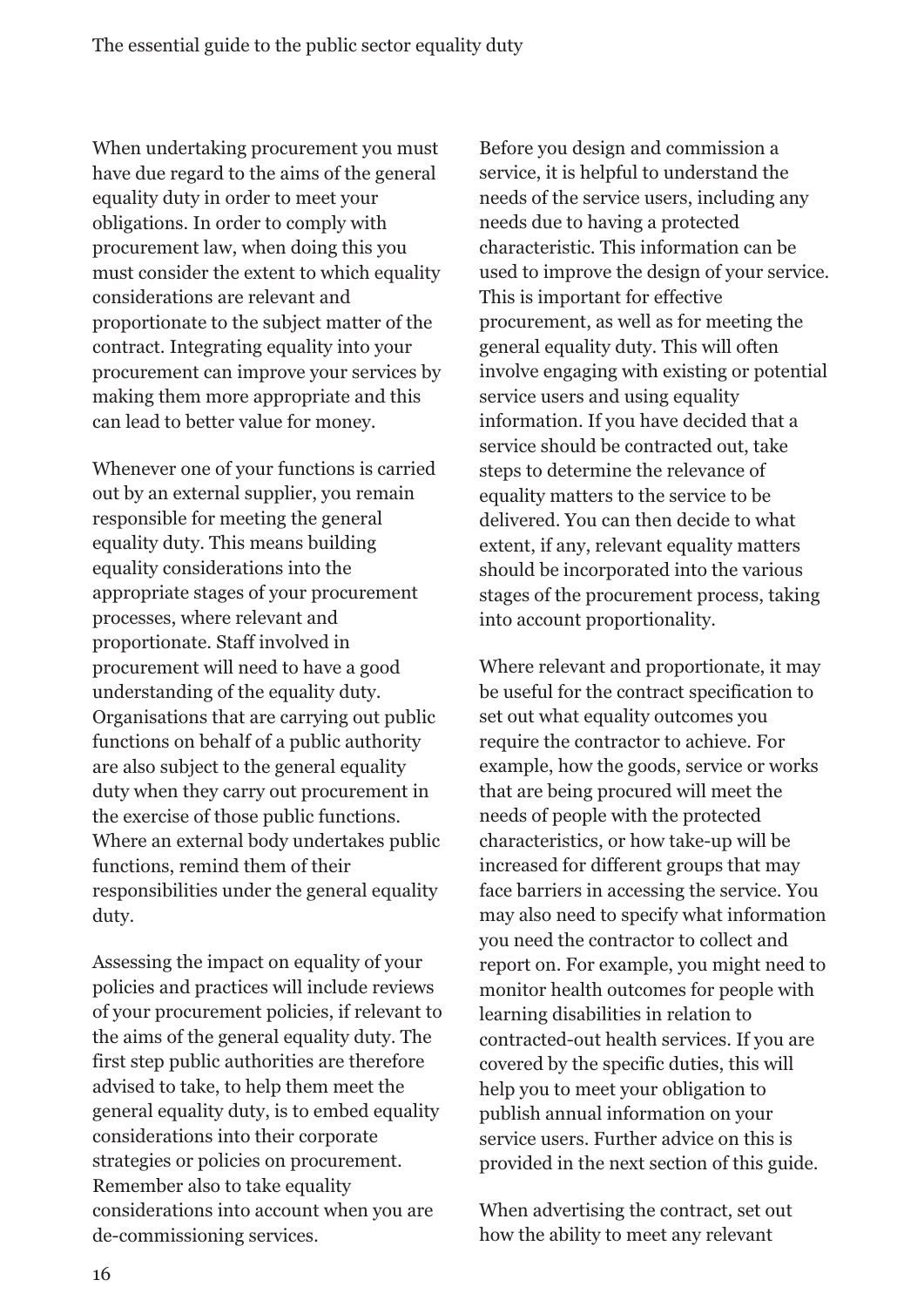equality-related matters will be assessed in the competition. Engaging with potential suppliers can help them to better understand your equality-related requirements and encourage a more diverse range of suppliers to tender for the contract. You must not, however, give any potential supplier an advantage over another.

In some circumstances, you may decide it is appropriate to exercise your discretion to exclude a prospective tenderer if they have been found by a court or tribunal to have breached equality law, and if they are unable to provide evidence of how they have taken remedial steps to prevent this occurring again. Any decision to exclude must be proportionate. This means that public authorities would need to carefully consider all of the circumstances, for example, the extent to which equality is relevant to the procurement in question and whether such a breach is likely to adversely affect the goods, service or works to be delivered. Public authorities may wish to seek legal advice in these circumstances.

You may find it useful to include the following contract conditions:

- Prohibit the contractor from unlawfully discriminating under the Equality Act 2010
- Require them to take all reasonable steps to ensure that staff, suppliers and subcontractors meet their obligations under the Equality Act 2010.

Whilst these just require the contractor to act lawfully, they remind contractors of their obligations and they provide grounds for enforcement against breach of contract if required.

To ensure that you are meeting your obligations under the general equality duty, we recommend that you review the contractor's performance, including with regard to any equality conditions in the contract. Take prompt action to deal with poor performance if you become aware of it.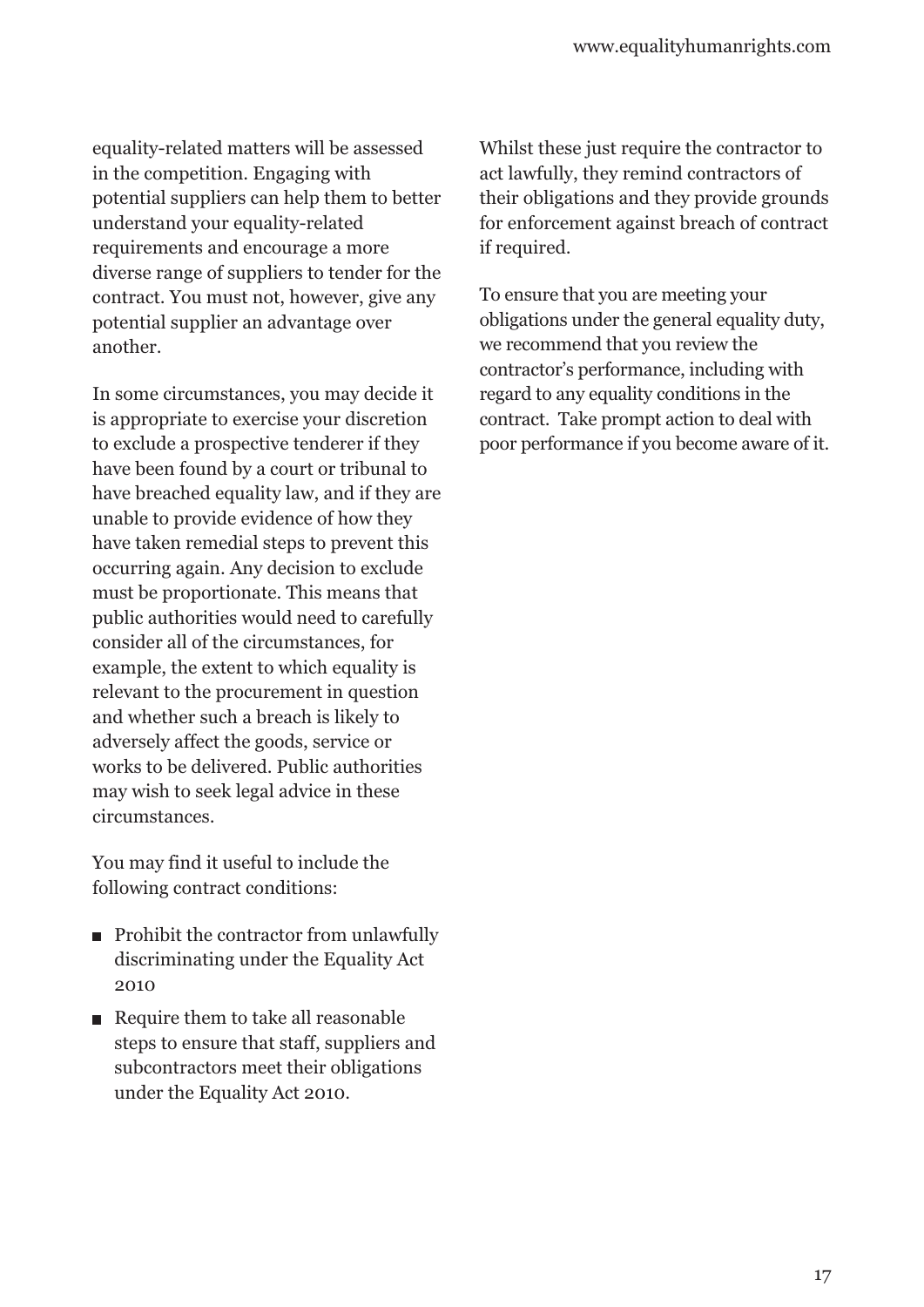### 5. Putting the specific duties into practice

This section covers what listed authorities need to do to meet their specific duties obligations. It covers two areas, publishing equality information and publishing equality objectives.

#### **a) Publishing equality information**

#### **What the specific duties require**

Listed authorities must publish information to demonstrate compliance with the general equality duty. This must be done by 31 January 2012 (6 April 2012 for schools and pupil referral units) and at least annually from the first date of publication. The information must include information relating to people who share a protected characteristic who are its employees, or affected by its policies and practices. The information must be available in a manner that is accessible to the public. It can be published separately or within another document.

Public authorities with fewer than 150 employees are exempt from the requirement to publish information on their employees. However, they may still need to collect workforce information to be able to understand the impact of their policies and practices on their workforce. They may also need to publish some information about the impact of their employment functions on people with the different protected characteristics in order to demonstrate compliance with the general equality duty.

Publishing equality information should enable service users, staff, the Commission, regulators and other interested parties to assess the equality performance of your organisation. It will help you to explain how and why you have reached certain conclusions and made certain decisions. It will provide a clear picture of how you have complied with the general equality duty and it will make your decision-making more transparent. The Commission has issued a guide to *Equality information and the equality duty* which is available on our website.

Publishing information is not simply a matter of being transparent about what information you have (ie the breadth and quality of the information you hold), although this will be useful. More importantly, it is about demonstrating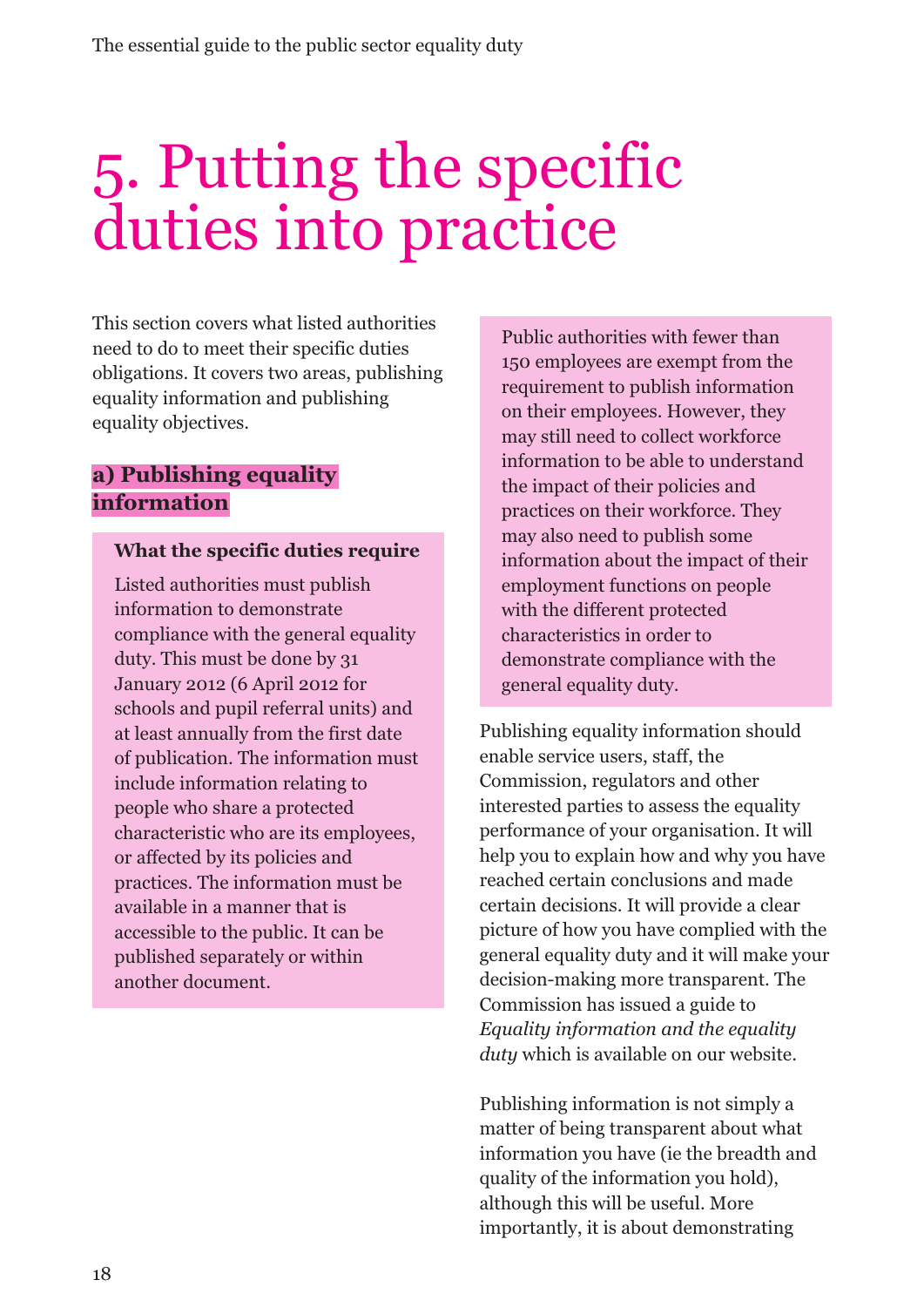how you have used your information to have due regard to the aims of the general equality duty (ie how you have used it in making a particular decision or in the way you have delivered your work).

#### **What should be published?**

What you publish will depend on the size of your organisation and on the functions you carry out. When publishing information, consider providing relevant, proportionate information which is broad enough to give a full picture of performance on the general equality duty across your functions, and to demonstrate that you have had due regard to all three aims of the duty, for all relevant protected characteristics.

Your information will usually fall into two main categories:

**1) information to identify equality issues.** Examples of this include equality monitoring information about employees or service users, or information about the effect of your activities on people with different protected characteristics.

**2) information about steps taken to have due regard** to the aims of the general equality duty. For example, any records you have about how you had due regard in making certain decisions, information that was considered in that decision-making (including engagement), consideration of steps to mitigate adverse impacts, or details of policies to address equality concerns.

Remember that small organisations like primary schools may only need simple methods for publishing, eg publishing a short evidenced account of their equality priorities and work, with an indication of key trends and issues. Larger organisations like government departments will need to publish a more detailed account of their equality considerations and performance across a wider range of functions.

The requirement to publish equality information at least annually does not mean that you need to wait until the end of the year to publish individual sets of information. It is good practice to publish information when it is available to keep it up-todate.

The specific duties do not require your equality information to be published in any particular document. You can choose to publish it on a dedicated page on your website or within a relevant document, such as a business plan. If it is included in a larger document, this should be clearly signposted in the document and on your website. **It will be easier for you to demonstrate compliance with the specific duties if your information is clearly labelled, easy to find, and in one place on your website.** The specific duties require published equality information to be 'accessible to the public'. We recommend that you consider making it available in accessible formats or in different languages, as appropriate. You can find useful guidance on this issue at the online Website Accessibility Initiative: [http://www.w3.org/WAI/.](http://www.w3.org/WAI/)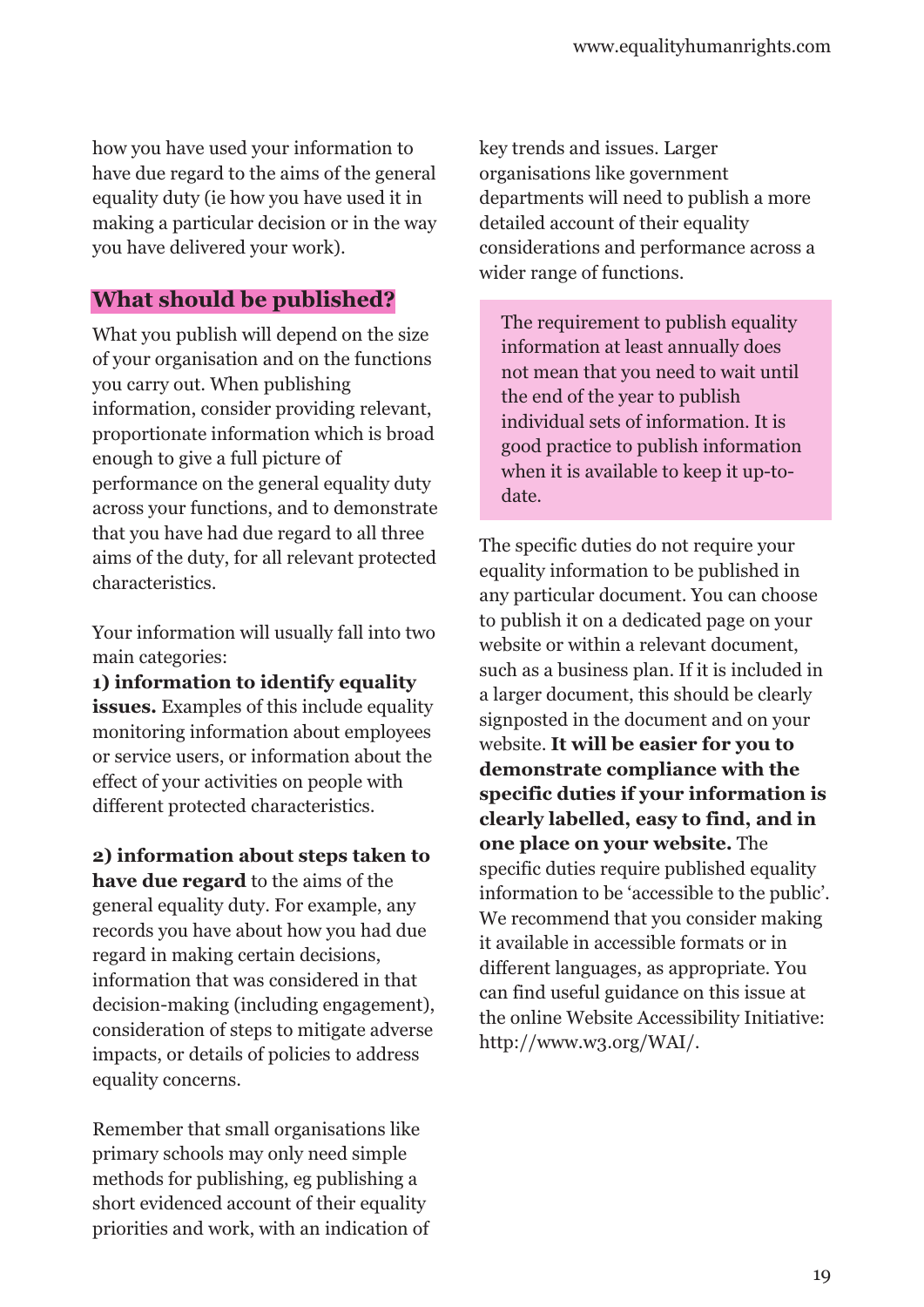These steps may help you to plan your information publication:

- Collate your existing information and publish it by 31 January 2012 (6 April 2012 for schools and pupil referral units). This is a legal requirement.
- Where it is not possible to fill information gaps in the short term, consider publishing your timeframe for filling them.

#### **b) Publishing equality objectives**

#### **What the specific duties require**

A listed authority (including schools and pupil referral units) must publish one or more equality objectives that it thinks it needs to achieve to further the aims of the general equality duty. This must be done by 6 April 2012 and then at least every four years. The objectives must be specific and measurable. They must be published in an accessible format as a separate document, or in another document.

The purpose of setting specific, measurable equality objectives is to help public authorities to better perform the general equality duty. Equality objectives help focus attention on the priority equality issues within an organisation, to deliver improvements in policy-making, service delivery and employment, including resource allocation. Ideally, the development of equality objectives should be carried out as part of the normal business planning processes of your organisation. The flexibility to publish objectives any time up to 6 April 2012, and to publish new objectives at any point in

the following four years, accommodates this. The Commission has produced a guide, *Objectives and the equality duty*, which is on our website.

When choosing your priorities, consider issues of harassment, discrimination, equality and good relations across all of your policy, service delivery and employment functions, including any functions that you contract out. Your objectives should be challenging but achievable. Many of the issues facing people with particular protected characteristics are deep-seated and difficult, and it may take time to fully address these. When setting your objectives, you may wish to use national information or information published by equality organisations. Your review of functions, your engagement and your assessments of impact on equality can also help you to decide on the areas where most effort is needed or you can have the most impact on equality.

There is no set number of objectives required. Public authorities should take a proportionate approach. This means that the number of objectives they set, and their level of ambition, will be different, depending on the size and role of the public authority. Larger public authorities like government departments are likely to set a greater number of equality objectives, across a broader range of issues, than a smaller public body with a narrower area of influence, such as a primary school.

Objectives which focus on the biggest equality challenges facing the public authority, and that are based on evidence of the effect of your activities on people with particular protected characteristics,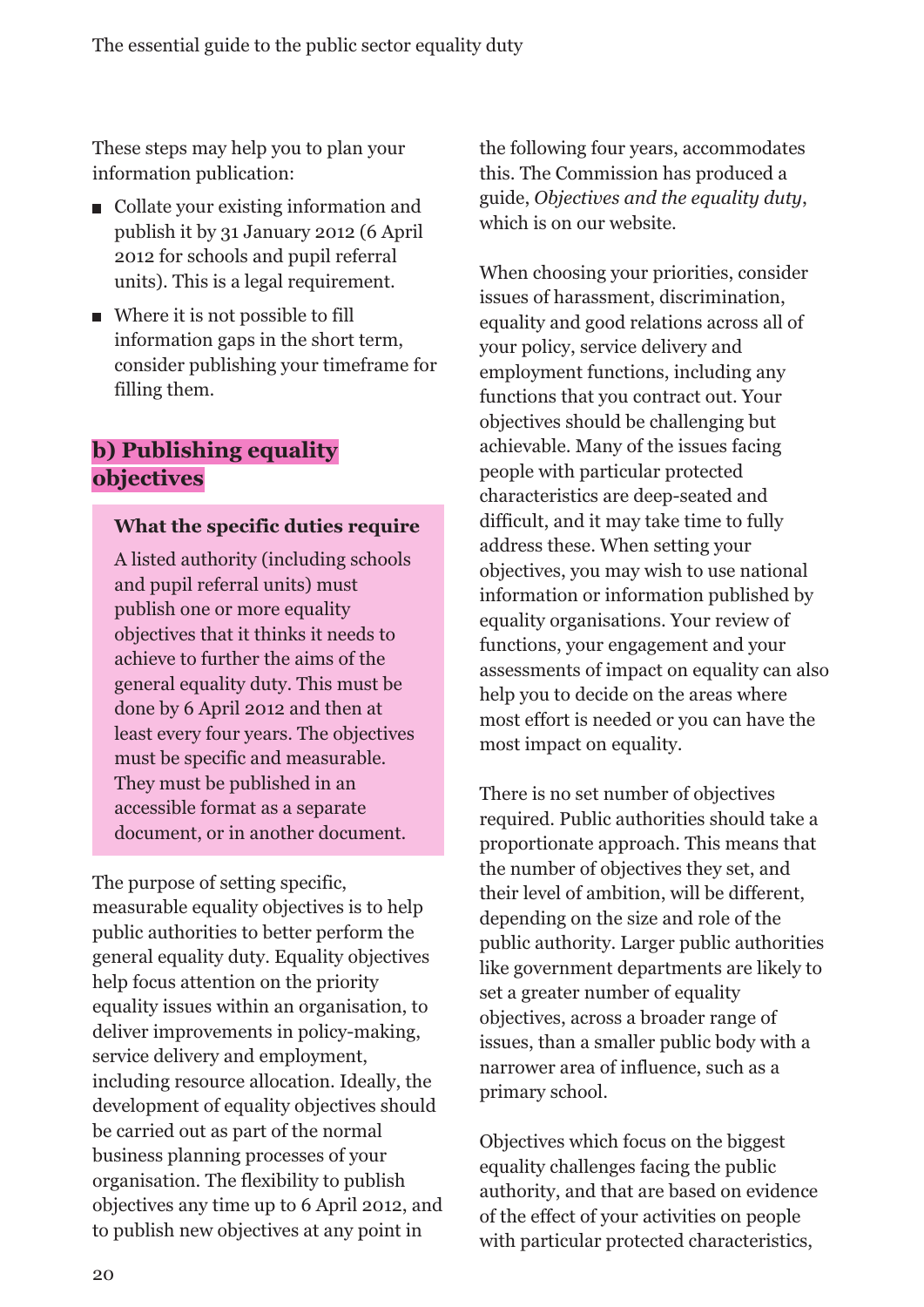are more likely to help you meet the aims of the general equality duty. The objectives you set must be specific and measurable.

Objectives and the progress made towards them are likely to be an important piece of evidence to demonstrate your compliance with the general equality duty and to help the public assess your equality performance. It is therefore good practice for your senior management team and governing body to be involved in the choice of equality objectives and to receive updates about the progress you have made.

The specific duties do not require your equality objectives to be published in any particular document. You may choose to publish them on your website or within your business plan, your workplan or another document. Your objectives should be clearly signposted. The objectives should be presented clearly, and in a way that the general public will understand.

**It will be easier for you to demonstrate compliance with the specific duties if your objectives are clearly labelled, easy to find in a short period of time and in one place on your website.** 

The specific duties require published equality objectives to be 'accessible to the public'. We recommend that you consider publishing them in alternative accessible formats and in different languages, where proportionate and appropriate. You may also find it useful to publish information on the progress you are making on your objectives to demonstrate your compliance with the general equality duty.

#### **Remember**

- Focus on areas where the need for action on equality is greatest.
- 'Measurable' does not mean that you cannot use qualitative information to assess progress. Staff surveys, complaints, and feedback forms are all useful sources.
- $\blacksquare$  Think about which equality objectives would best enable you to make improvements to your service design and delivery.
- Consider setting a timetable for reviewing and setting new objectives.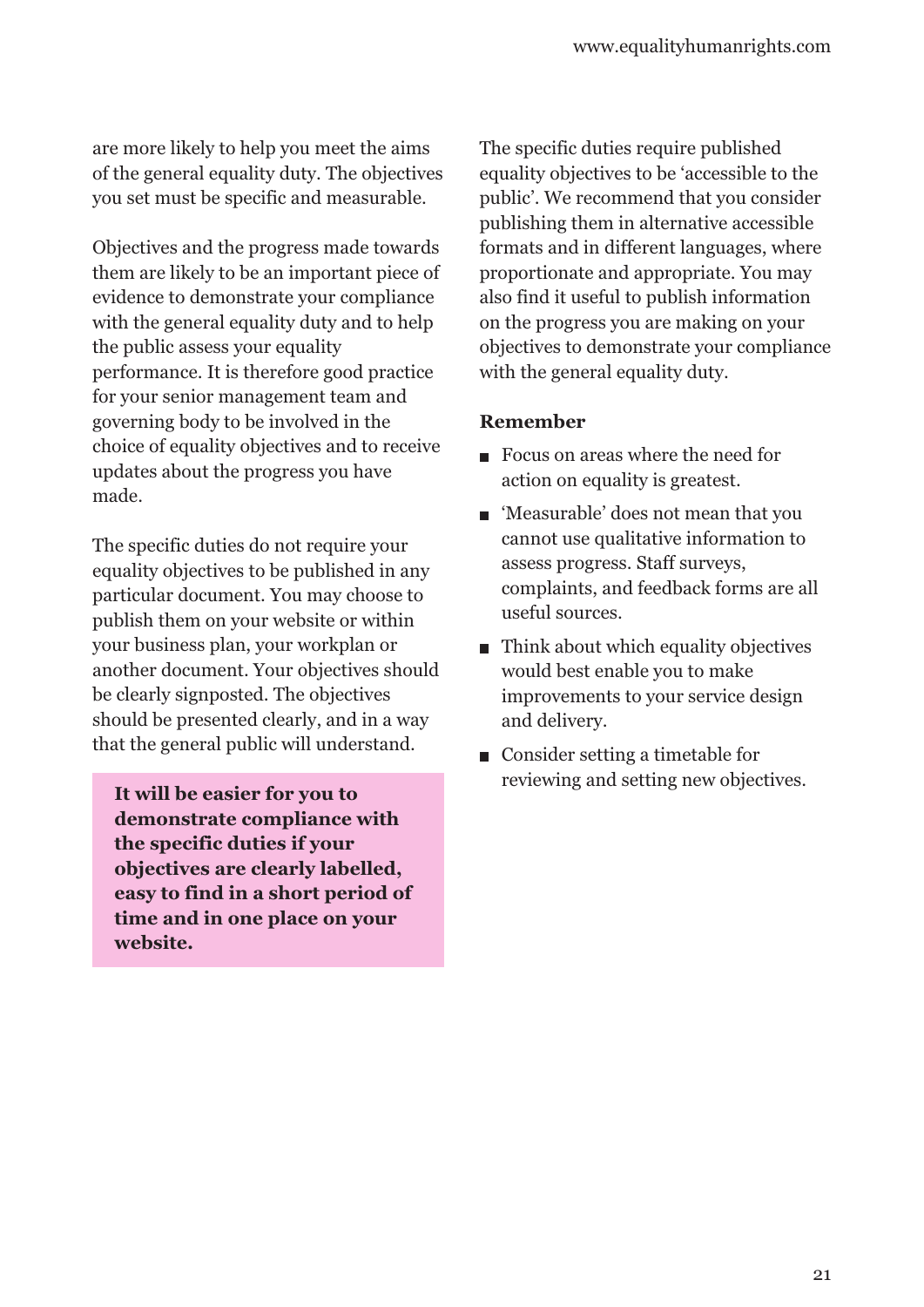## 6. Embedding the equality duty into your organisation

Taking steps to integrate the general equality duty into your business planning processes will assist you in meeting it. These processes are likely to vary, depending on the size of your organisation and breadth of functions you perform. This includes when drawing up budgets and developing and approving plans. Having clear equality objectives in your business plan or annual work plan, measuring the progress made, and reporting against them in your annual report can improve staff ownership, and increase transparency and accountability to the public.

Regardless of the size of your organisation clear leadership has an important role to play. This involves senior staff and any elected or appointed officials taking responsibility for compliance with the general equality duty (and the specific duties if they apply). This includes taking account of information about the impact of your activities on equality when making decisions, building compliance into strategic planning and partnership working and informing staff about their obligations to enable them to have due regard in their decision-making.

It may involve designating clear staff roles for implementation, allocating resources for advancing equality, including equality targets in staff appraisals, requiring updates on action taken and practical outcomes, and promoting the benefits of the general equality duty in public communication. In larger organisations, it is good practice to give operational responsibility for coordinating this work to staff at a senior level.

Depending on the size of your authority, you may already employ staff with equality expertise or you may choose to assign different tasks to staff in various roles. Whichever model you adopt, it is poor practice to rely only on a few staff to implement the general equality duty.

#### **Internal governance**

It will be beneficial if you have internal systems in place to be able to check the general equality duty and the specific duties (if you are listed) have been complied with. These can be proportionate to your organisation's size and resources, and will work best if supported at senior levels. Effective performance involves generating a culture across your organisation where equality issues are viewed as a matter for everyone, and as routine as asking for the financial implications of a decision. A range of methods have been used by public authorities, including the following approaches: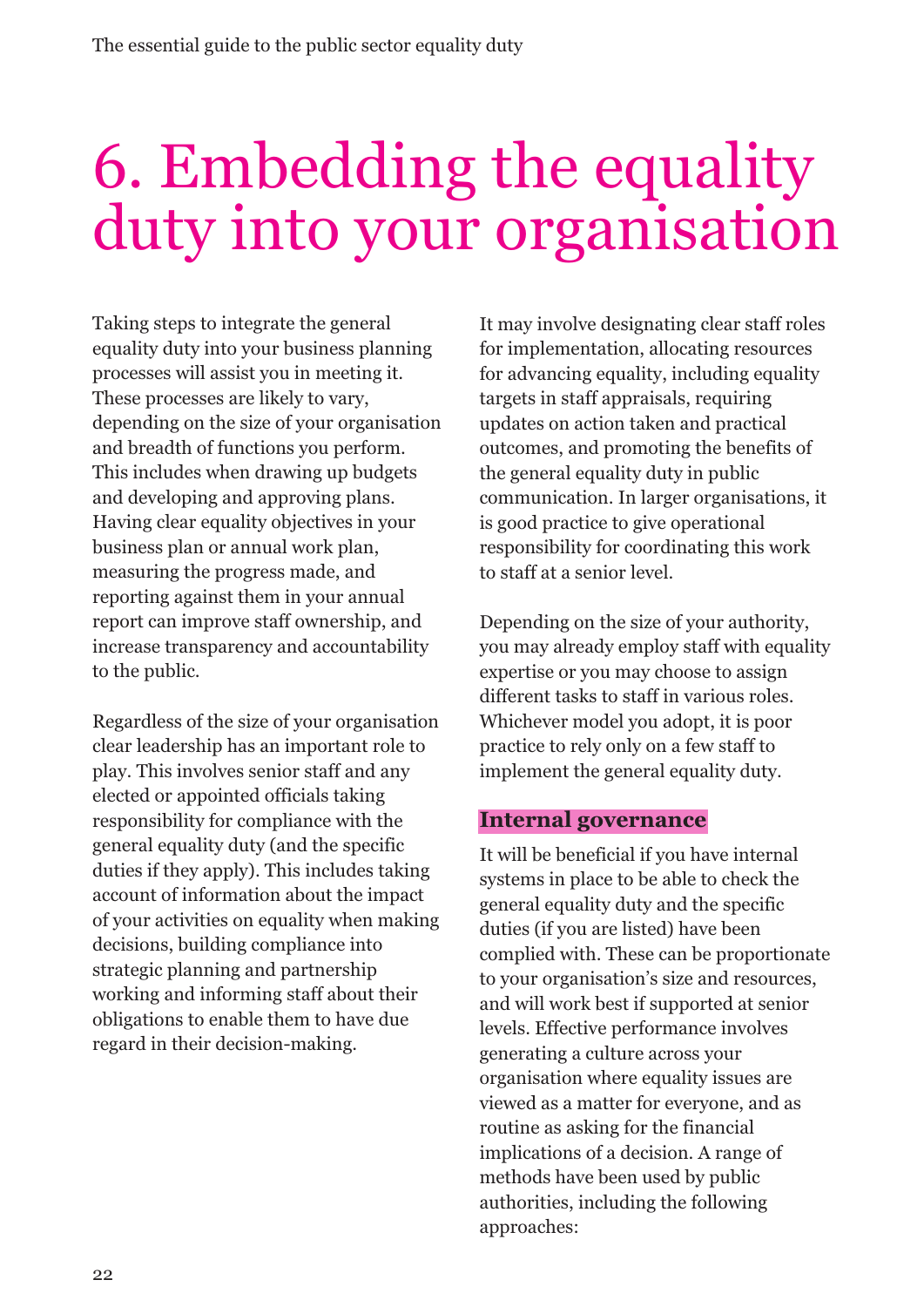- $\blacksquare$  Introduce a standing item for board meetings on the duty.
- Convene an internal working group with representation across departments, chaired by a member of the senior management team.
- Ensure that relevant policies are only signed off when it is clear that the general equality duty has been complied with.
- Introduce a 'critical friends' panel of local stakeholders to provide a robust challenge to staff.
- $\blacksquare$  Lead equality work from the chief executive's department or the business planning team to ensure it is put at the heart of decision-making.
- **IDENTIFY** a senior staff member to oversee work in this area, and provide them with specialist training, which they can cascade throughout the organisation.

#### **Training**

Case law has established that compliance with the general equality duty requires public authorities to be conscious of their obligations. It has also established that compliance requires public authorities to take a deliberate approach to meeting

their obligations. See section 3 of this guide for further information about case law principles. Taking steps to help your staff, decision-makers and contractors understand the general equality duty, including their own obligations, will help your organisation to develop this conscious state of mind and take a deliberate approach. Training for those with a governance role will help them embed equality into their scrutiny and decision-making. Training can be delivered for new staff and contractors, and refresher briefings for existing staff can also be useful. It will be more effective if your training is:

- Appropriate to the responsibilities of your staff.
- Tailored to your own approach to assessing impact.
- Built into the mainstream training you provide to staff (and, where you have them, to councillors, board members or governors).
- **Looks at how to assess impact on** equality, why it is done, what the benefits are, and how it can be used in decision-making.
- Focused on how equality information should be used.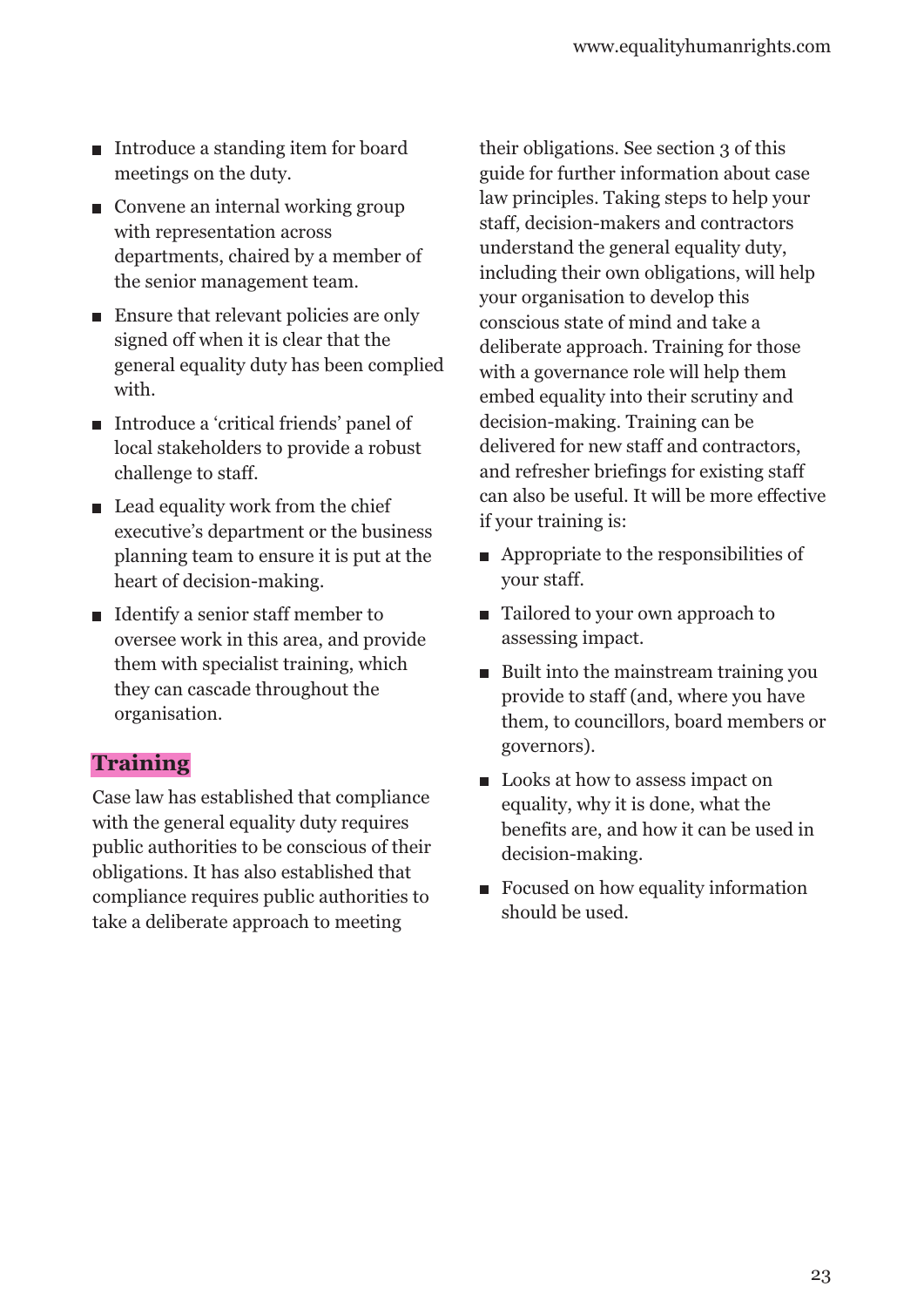#### **The public sector equality duty at a glance for senior managers**

#### **Requirements**

- Is your organisation covered by the general equality duty? Is it also covered by the specific duties?
- Are you aware of implementation dates for the specific duties?

#### **Decision-making**

- Are all decision-makers fully aware of their obligations?
- What information do you have in relation to your service users and staff with particular protected characteristics, including from any engagement?
- Do you have mechanisms in place to ensure that your equality evidence is available to decisionmakers, both on time and in the right format so that it can influence policy development effectively?
- Do decision-makers and others have clear guidance about the role and value of record-keeping when they are making decisions on behalf of the organisation?
- $\blacksquare$  Are systems in place for policies to be reviewed in the light of the general equality duty if circumstances change?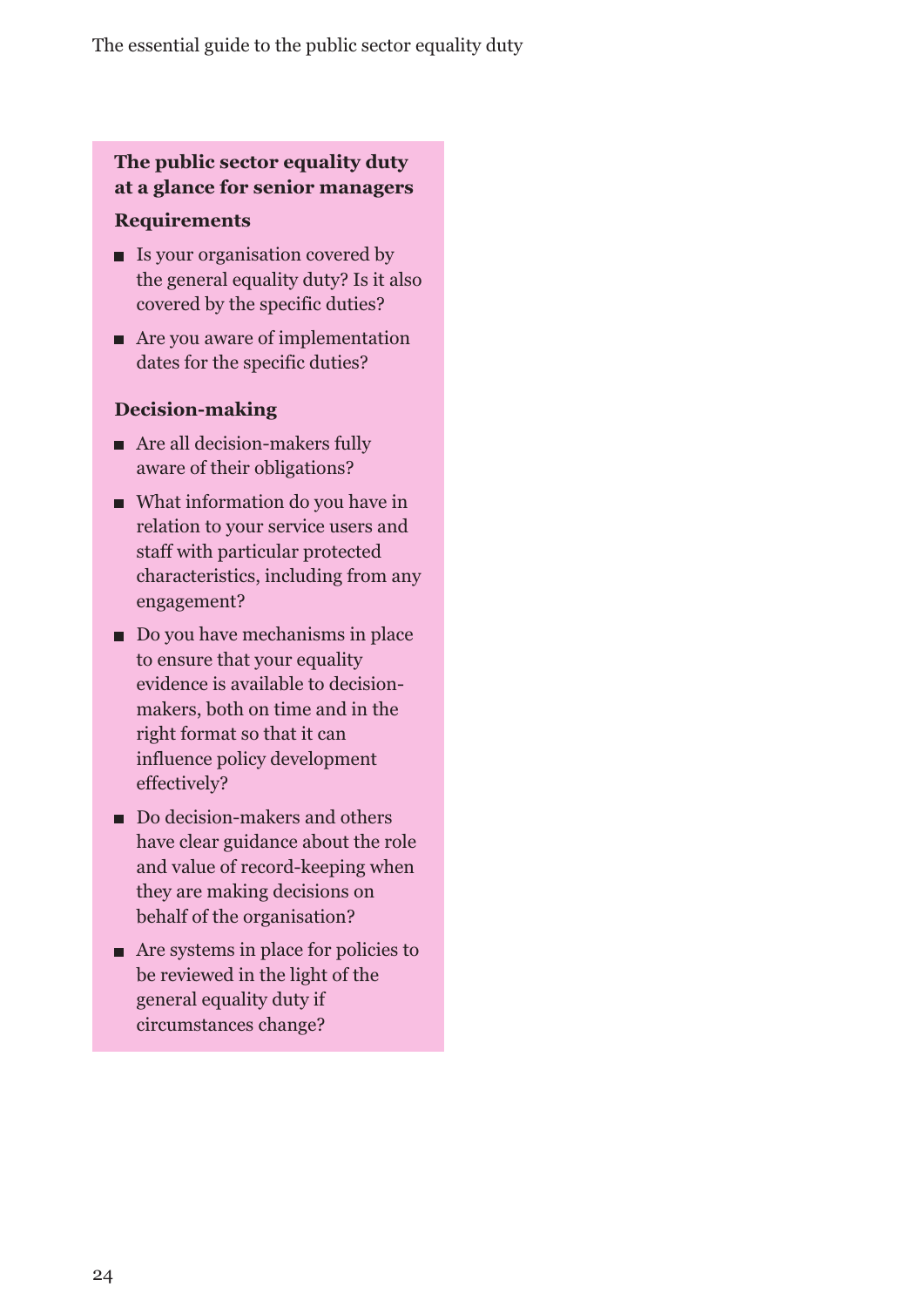# 7. Regulatory framework

The Equality and Human Rights Commission is the independent regulator of equality and human rights legislation, including the public sector equality duty. In our regulatory role, we undertake a range of work to assist and promote compliance and best practice on the equality duty.

#### **Promoting awareness**

We use a range of tools to promote awareness of, and understanding about, the equality duty. This includes partnership working with relevant bodies. It includes the provision of advice via our helpline, publishing information on the equality duty on our website, and issuing non-statutory guidance.

We provide information about the requirements of the equality duty as well as broad advice about what we are looking for from public authorities in terms of compliance. We suggest steps that public authorities can take to comply with their legal obligations. We also provide advice about particular matters raised by case law, where appropriate.

As the functions and size of public authorities will vary, we were unable to set out in this guide exactly what we expect to see as this will vary according to the type of public authority, their sector and geographical area that they work in. We have sought to give a good indication of the steps that we will be looking for, and when we are able to provide more detailed information (such as advice resulting from case law) we will provide updates on our

website. Individuals and public authorities can also seek advice on specific issues from our helpline.

#### **Monitoring**

We monitor and enforce the public sector equality duty. This involves assessing published equality information, undertaking research, collating best practice, and compiling evidence to support our compliance and enforcement activity.

#### **Enforcement**

We use a range of strategies to promote compliance, and we select the most appropriate tool depending on the circumstances. This can involve building collaborative relationships with public bodies to achieve change. We work to promote compliance as the preferred option and we usually only take formal enforcement action where efforts to encourage compliance have failed.

We have a number of statutory powers to enforce the general and the specific duties. These include undertaking assessments under section 31 of the Equality Act 2006, to assess whether a body has complied with the equality duty. We can issue compliance notices in respect of a failure to comply with the general equality duty or the specific duties. These notices require public authorities to provide information about how they will comply, including what steps they will take. We can intervene in legal proceedings related to the public sector equality duty by providing the Court with expert advice to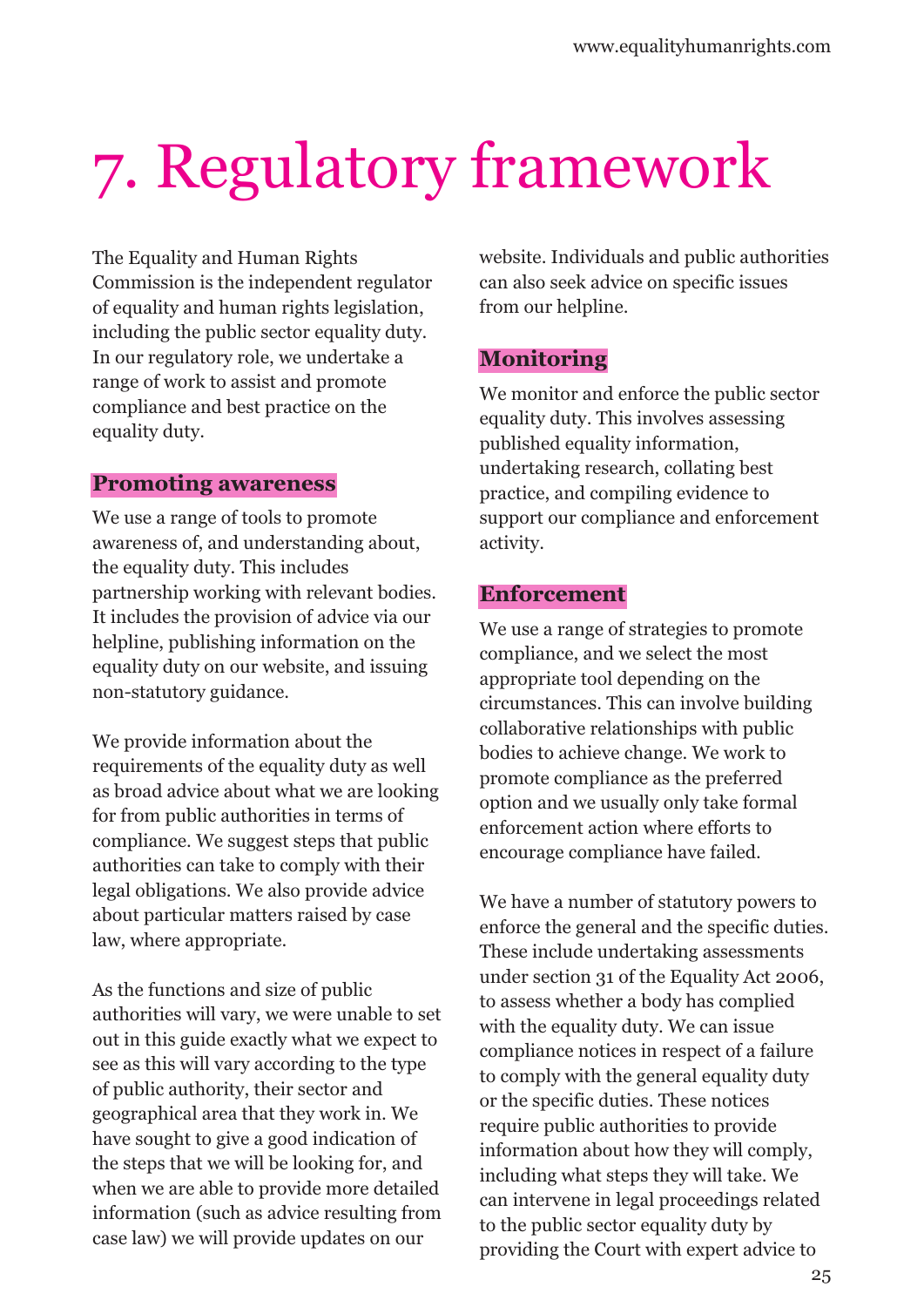The essential guide to the public sector equality duty

help it reach its decision. We can enter into a formal agreement with an organisation under section 23 of the Equality Act 2006 if we believe that they have breached the general equality duty. Such agreements usually include implementing an action plan to address any breach and prevent future breaches. If a public authority doesn't comply with the general equality duty, its actions or failure to act can also be challenged through an application to the High Court for judicial review. An application could be made by a person or group of people with an interest in the matter, including the Commission.

#### **Working with other regulators**

Regulators, inspectorates and ombudsmen who are subject to the general equality duty need to have due regard to the aims of the general equality duty in their functions. For example, this could mean inspectorates ensuring that their assessments of performance of public sector bodies include consideration of performance on equality. They can help public authorities to identify equality issues through individual inspection reports and through national studies. This can help public authorities to benchmark the progress they have made.

#### **Role of stakeholders**

Finally, the public and external stakeholders (including people with particular protected characteristics) can scrutinise equality information published by public authorities, and challenge decisions that they are unhappy with, including through judicial review.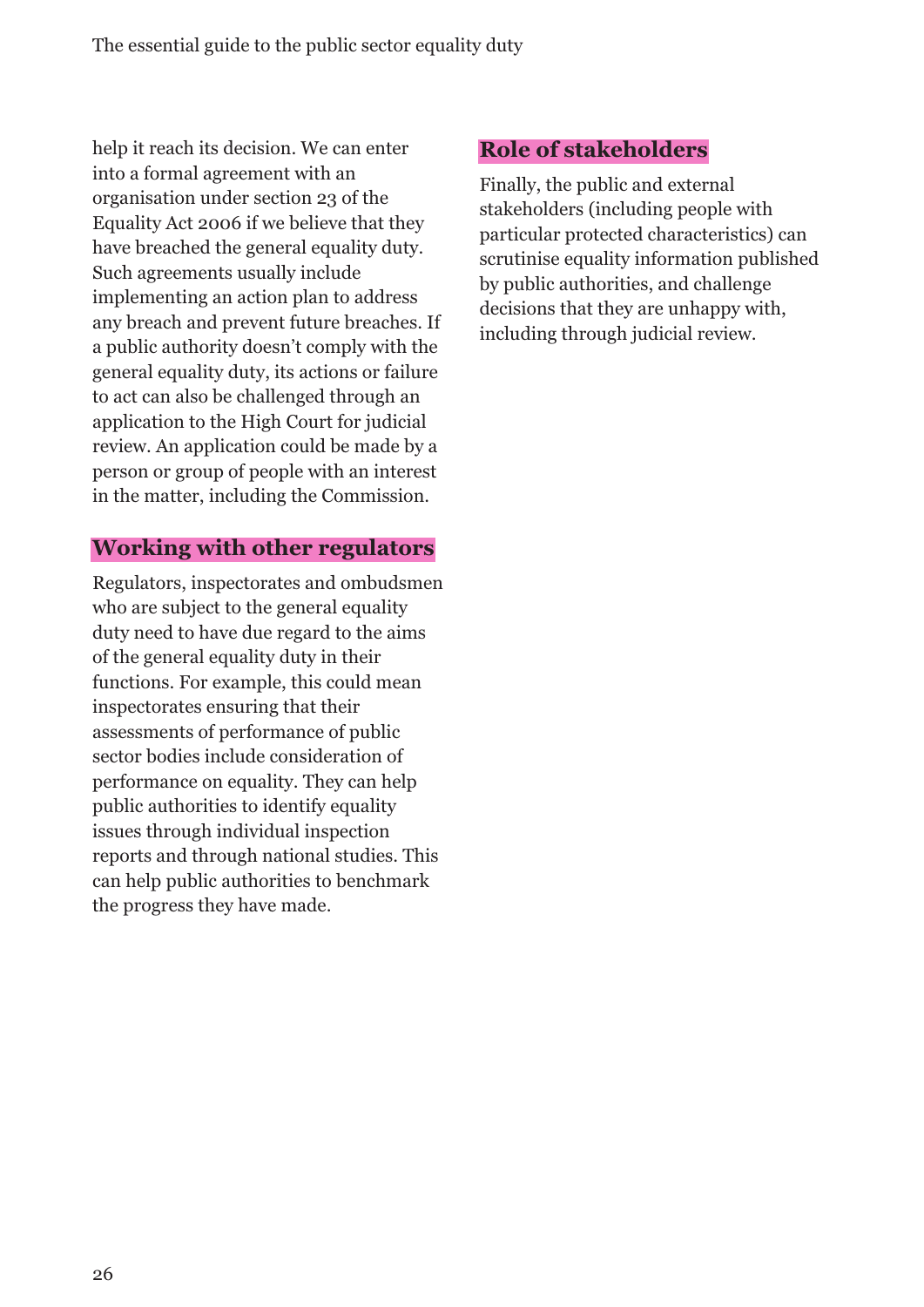### Appendix 1: Section 149 of Equality Act 2010 Public sector equality duty

 $(1)$  – A public authority must, in the exercise of its functions, have due regard to the need to –

> (a) eliminate discrimination, harassment, victimisation and any other conduct that is prohibited by or under this Act;

(b) advance equality of opportunity between persons who share a relevant protected characteristic and persons who do not share it; (c) foster good relations between persons who share a relevant protected characteristic and persons who do not share it.

- $(2)$  A person who is not a public authority but who exercises public functions must, in the exercise of those functions, have due regard to the matters mentioned in subsection (1).
- (3) Having due regard to the need to advance equality of opportunity between persons who share a relevant protected characteristic and persons who do not share it involves having due regard, in particular, to the need to –

(a) remove or minimise disadvantages suffered by persons who share a relevant protected characteristic that are connected to that characteristic;

(b) take steps to meet the needs of persons who share a relevant protected characteristic that are different from the needs of persons who do not share it; (c) encourage persons who share a relevant protected characteristic to participate in public life or in any other activity in which participation by such persons is disproportionately low.

- (4) The steps involved in meeting the needs of disabled persons that are different from the needs of persons who are not disabled include, in particular, steps to take account of disabled persons' disabilities.
- (5) Having due regard to the need to foster good relations between persons who share a relevant protected characteristic and persons who do not share it involves having due regard, in particular, to the need to –
	- (a) tackle prejudice, and (b) promote understanding.
- (6) Compliance with the duties in this section may involve treating some persons more favourably than others; but that is not to be taken as permitting conduct that would otherwise be prohibited by or under this Act.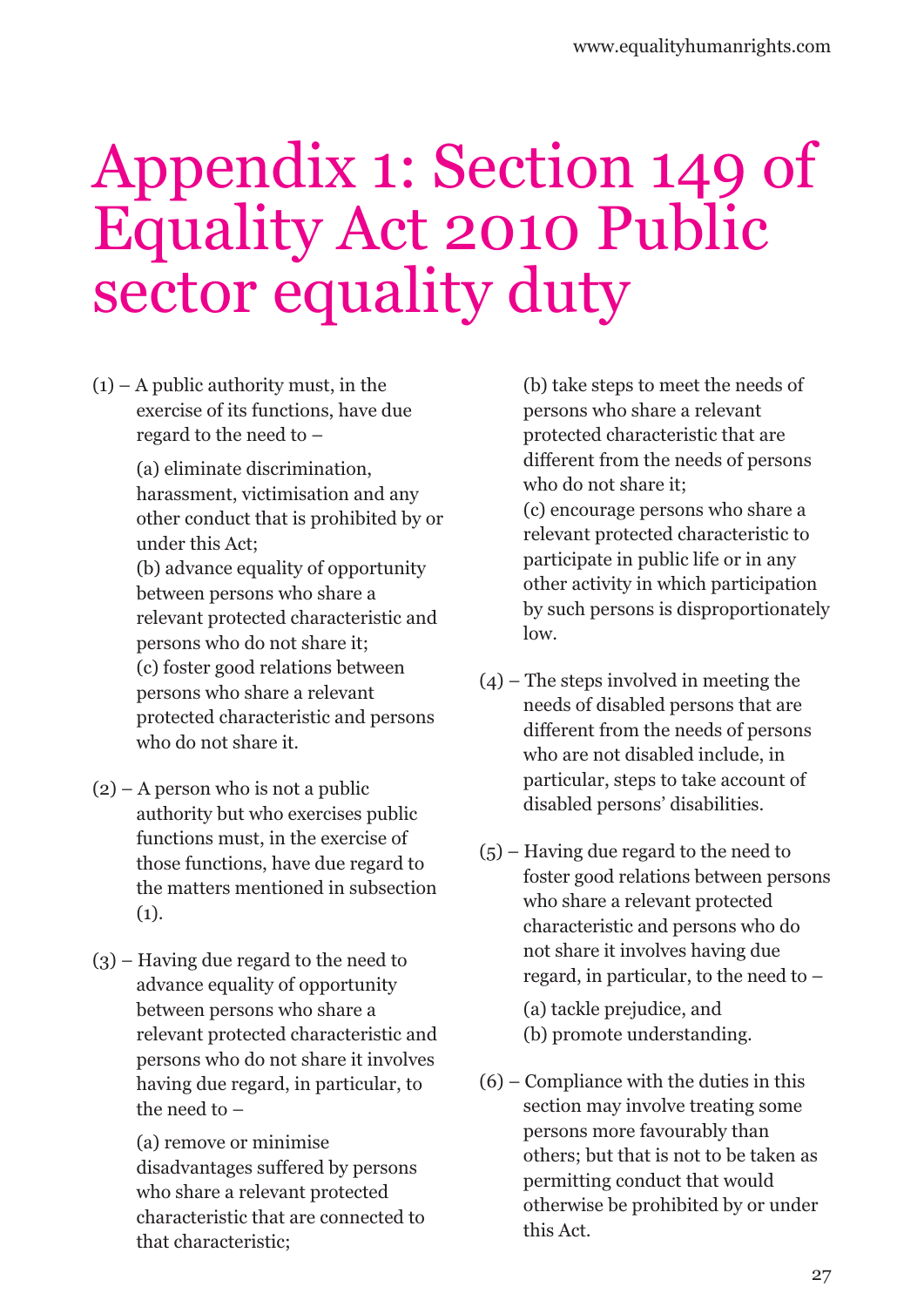The essential guide to the public sector equality duty

- (7) The relevant protected characteristics are – age; disability; gender reassignment; pregnancy and maternity; race; religion or belief; sex; sexual orientation.
- $(8)$  A reference to conduct that is prohibited by or under this Act includes a reference to –

(a) a breach of an equality clause or rule;

(b) a breach of a non-discrimination rule.

(9) – Schedule 18 (exceptions) has effect.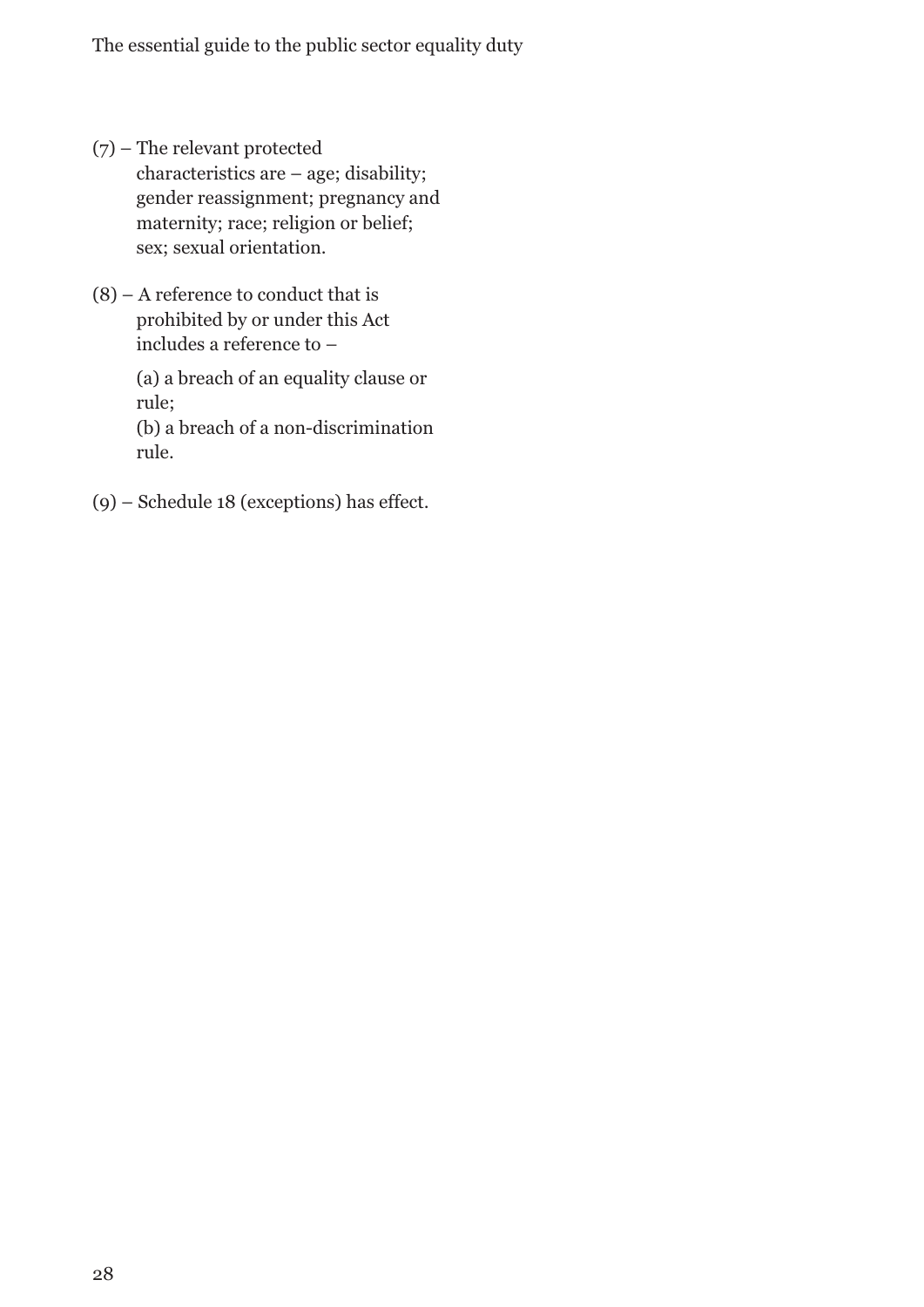### Appendix 2: The Equality Act 2010 (Statutory Duties) Regulations 2011

The Secretary of State has consulted the Commission for Equality and Human Rights in accordance with sections 153(4) and 154(4) of that Act. The Secretary of State has consulted the Welsh Ministers in accordance with section 154(3) of that Act so far as these Regulations apply to crossborder Welsh authorities. A draft of these Regulations was laid before and approved by a resolution of each House of Parliament in accordance with section 208(4), (5)(f) and (8) of that Act. The Secretary of State, in exercise of those powers, makes the following Regulations:

#### **Citation, commencement and interpretation**

**1.**—(1) These Regulations may be cited as the Equality Act 2010 (Specific Duties) Regulations 2011 and come into force on the day after the day they are made.

(2) In these Regulations 'the Act' means the Equality Act 2010.

#### **Publication of information**

**2.**—(1) Each public authority listed in either Schedule to these Regulations must publish information to demonstrate its compliance with the duty imposed by section 149(1) of the Act.

(2) A public authority listed in Schedule 1 to these Regulations must publish the information—

(a) not later than 31st January 2012; and

(b) subsequently at intervals of not greater than one year beginning with the date of last publication.

(3) A public authority listed in Schedule 2 to these Regulations must publish the information—

(a) not later than 6th April 2012; and

(b) subsequently at intervals of not greater than one year beginning with the date of last publication.

(4) The information a public authority publishes in compliance with paragraph (1) must include, in particular, information relating to persons who share a relevant protected characteristic who are—

(a) its employees;

(b) other persons affected by its policies and practices.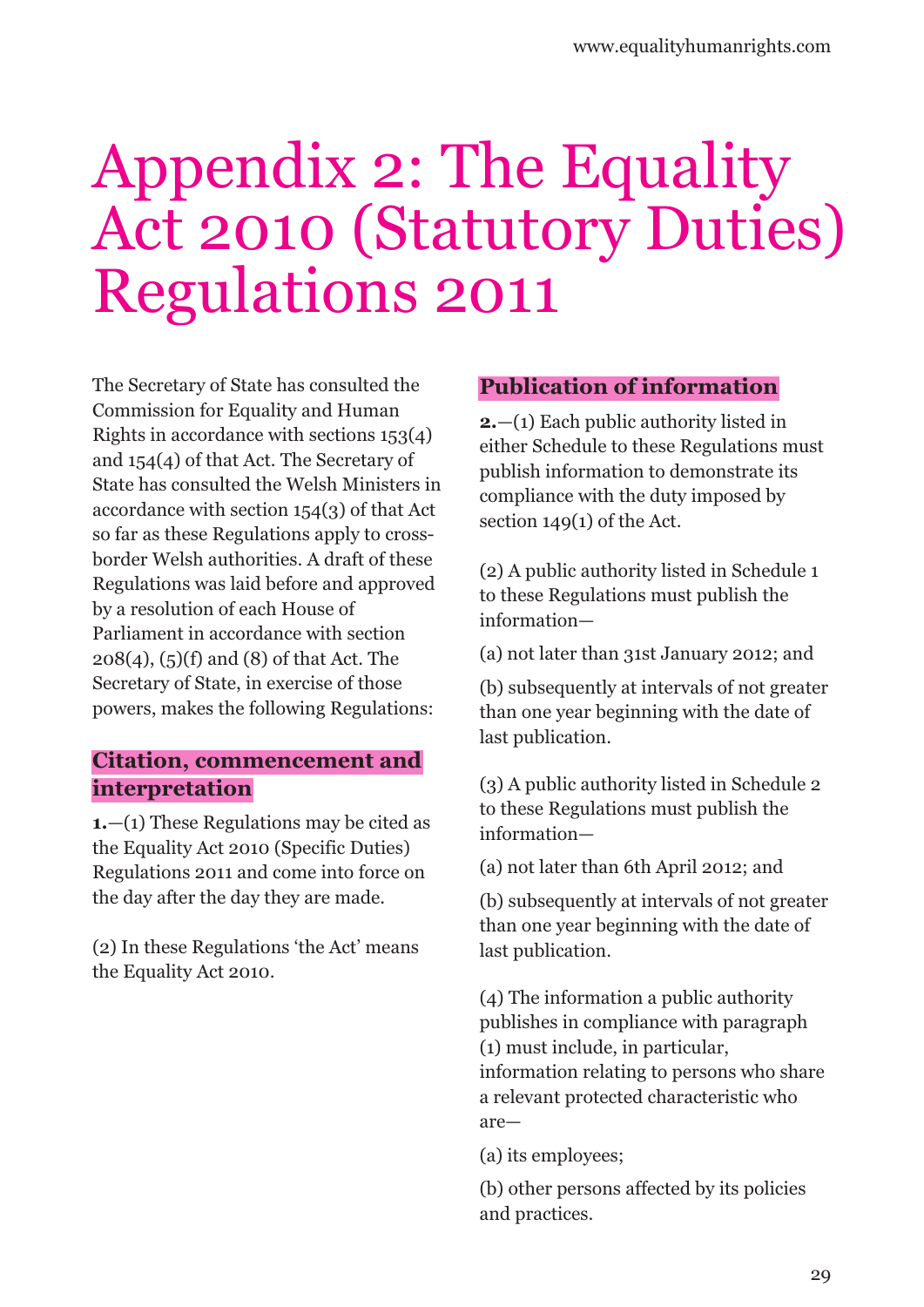(5) Paragraph (4)(a) does not apply to a public authority with fewer than 150 employees.

#### **Equality objectives**

**3.**—(1) Each public authority listed in either Schedule to these Regulations must prepare and publish one or more objectives it thinks it should achieve to do any of the things mentioned in paragraphs (a) to (c) of subsection (1) of section 149 of the Act.

(2) The objectives must be published—

(a) not later than 6th April 2012; and

(b) subsequently at intervals of not greater than four years beginning with the date of last publication.

(3) An objective published by a public authority in compliance with paragraph (1) must be specific and measurable.

#### **Manner of publication**

**4.**—(1) Each public authority listed in either Schedule to these Regulations must publish the information referred to in Regulations 2 and 3 in such a manner that the information is accessible to the public.

(2) A public authority may comply with a duty to publish information imposed by Regulation 2 or 3 by publishing the information within another published document.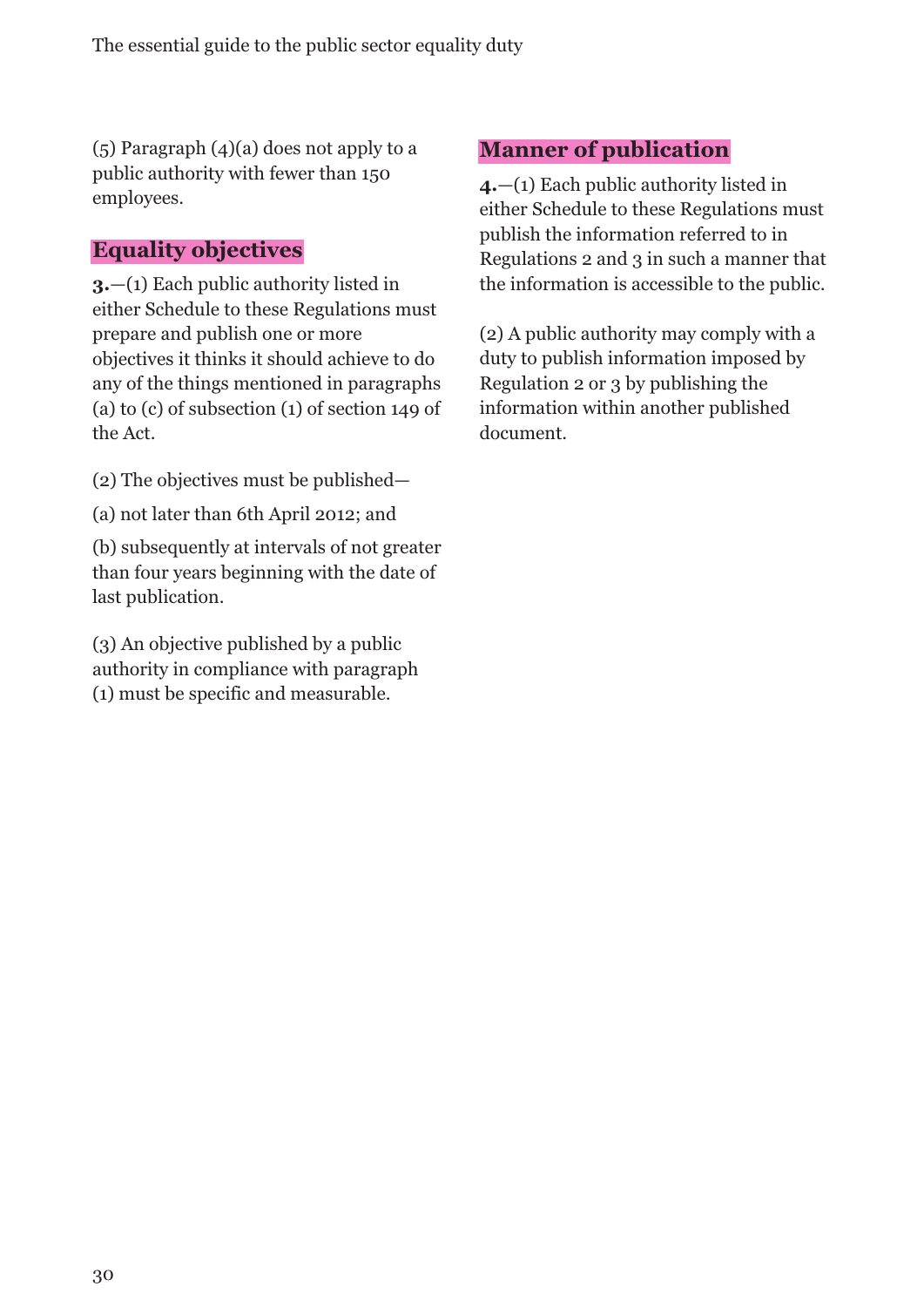# Appendix 3: Glossary

**Advancing equality:** The Equality Act 2010 states that this involves having due regard to the need to remove or minimise disadvantages suffered by persons who share a relevant protected characteristic; meet the needs of persons who share a relevant protected characteristic that are different from the needs of persons who do not share it; and encourage persons who share a relevant protected characteristic to participate in public or in any other activity in which participation by such persons is disproportionately low.

**Age:** This refers to a person having a particular age (for example, 32 year olds) or being within an age group (for example, 18-30 year olds). This includes all ages, including children and young people.

**Assessing impact on equality:** This involves looking at your equality information and the outcomes of any engagement in order to understand the impact or potential impact of your decisions on people with different protected characteristics.

**Civil partnership:** Legal recognition of a same-sex couple's relationship. Civil partners must be treated the same as married couples on a range of legal matters.

**Compliance notice:** The Equality and Human Rights Commission can, if a public authority does not comply with its general or specific duties, serve a compliance notice on that authority under section 32 of the Equality Act 2006.

**Direct discrimination:** This refers to less favourable treatment because of a person's protected characteristic.

**Disability:** A person has a disability if s/he has a physical or mental impairment which has a substantial and long-term adverse effect on their ability to carry out normal day-to-day activities.

**Engagement:** A broad term, intended to cover the whole range of ways in which public authorities interact with their service users, employees and other stakeholders, over and above what they do in providing services or within a formal employment relationship.

**Equality Act 2006:** This legislation made provision for the establishment of the Equality and Human Rights Commission and the dissolution of the three legacy commissions for Disability, Race and Gender Equality. It sets out the Commission's powers and responsibilities (these were not repealed by the Equality Act 2010).

**Equality Act 2010:** This brings together the majority of existing equality legislation into one place so that it is easier to use.

**Equality information:** The information that you hold (or will collect) about people with protected characteristics, and the impact of your decisions and policies on them.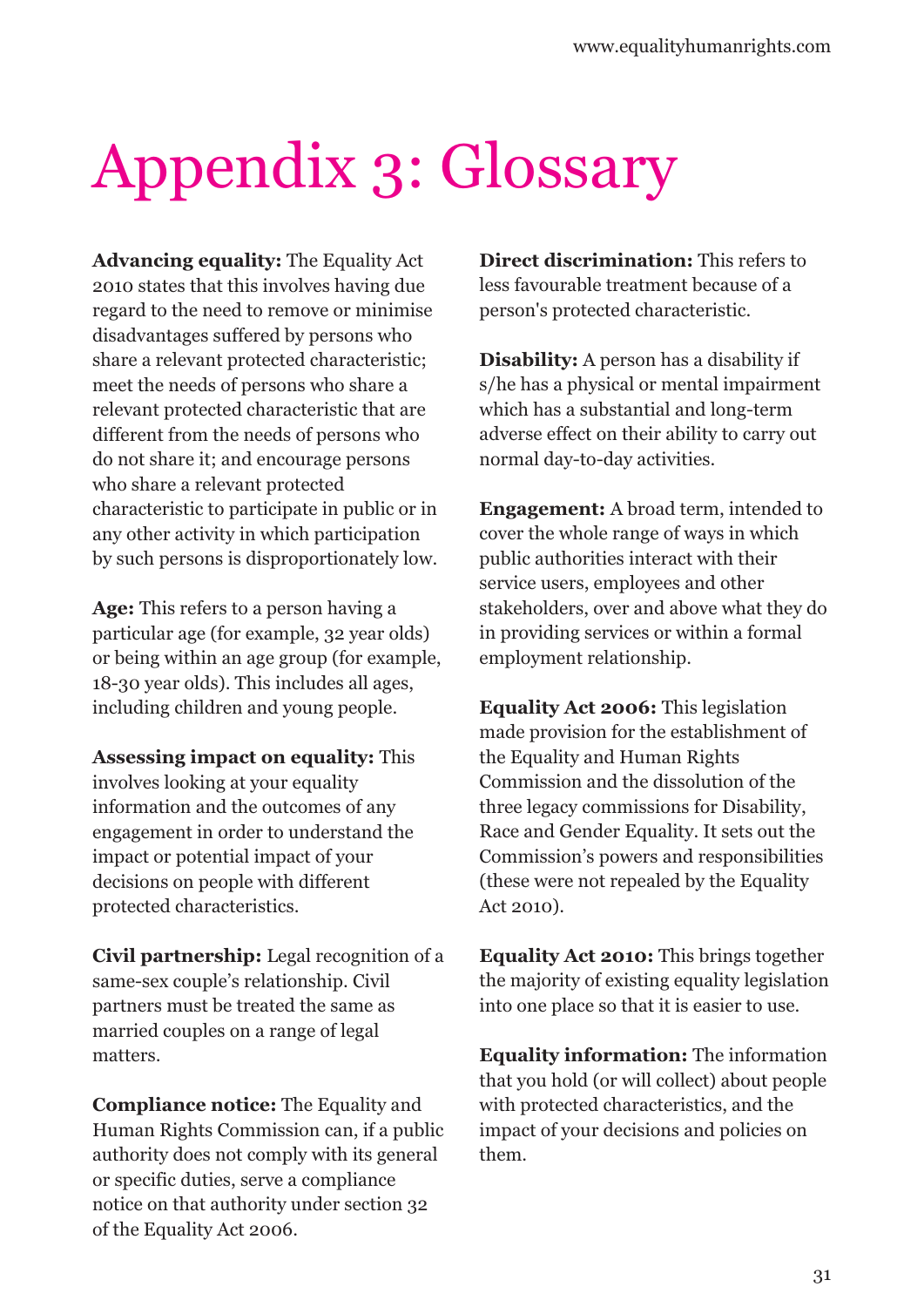**Equality objectives:** A requirement to prepare, set and publish objectives is one of the specific duties set out under the equality duty.

**Equality outcome:** The results that individuals or groups actually achieve and are able to benefit from. For example, equal pay between men and women.

**Fostering good relations:** The Equality Act 2010 states that having due regard to the need to fostering good relations involves having due regard, in particular, to the need to tackle prejudice and promote understanding between people who share a protected characteristic and those who do not.

**Function:** The full range of a public authority's activities, duties and powers.

**Gender:** The wider social roles and relationships that structure men's and women's lives. These change over time and vary between cultures.

**Gender reassignment:** This is the process of transitioning from one sex to another. See also trans, transgender, transsexual.

#### **General equality duty:** The

requirement to have due regard to the need to eliminate unlawful discrimination, harassment and victimisation and other conduct prohibited by the Act; advance equality of opportunity between people who share a protected characteristic and those who do not; and foster good relations between people who share a protected characteristic and those who do not.

**Harassment:** Unwanted conduct related to a protected characteristic that has the purpose or effect of violating a person's dignity or creates an intimidating, hostile, degrading, humiliating or offensive environment.

**Indirect discrimination:** This is when a provision, criterion or practice is applied in a way that creates disproportionate disadvantage for a person with a protected characteristic as compared to those who do not share that characteristic, and is not a proportionate means of achieving a legitimate aim.

**Intervention:** The Equality and Human Rights Commission can intervene in legal proceedings in matters that are relevant to its functions by providing the Court with expert advice to help the Court reach its decision.

**Judicial review:** A claim to the High Court asking the Court to review the way a public authority or other body carrying out public functions made a decision.

**Listed authority:** A public authority covered by the specific duties and who is listed in Schedules 1 and 2 of the Equality Act 2010 (Specific Duties) Regulations 2011.

**Marriage:** A union between a man and a woman. This definition is set out in the Equality Act 2010.

**Maternity:** The period after giving birth. It is linked to maternity leave in the employment context. In the non-work context, protection against maternity discrimination is for 26 weeks after giving birth, including as a result of breastfeeding.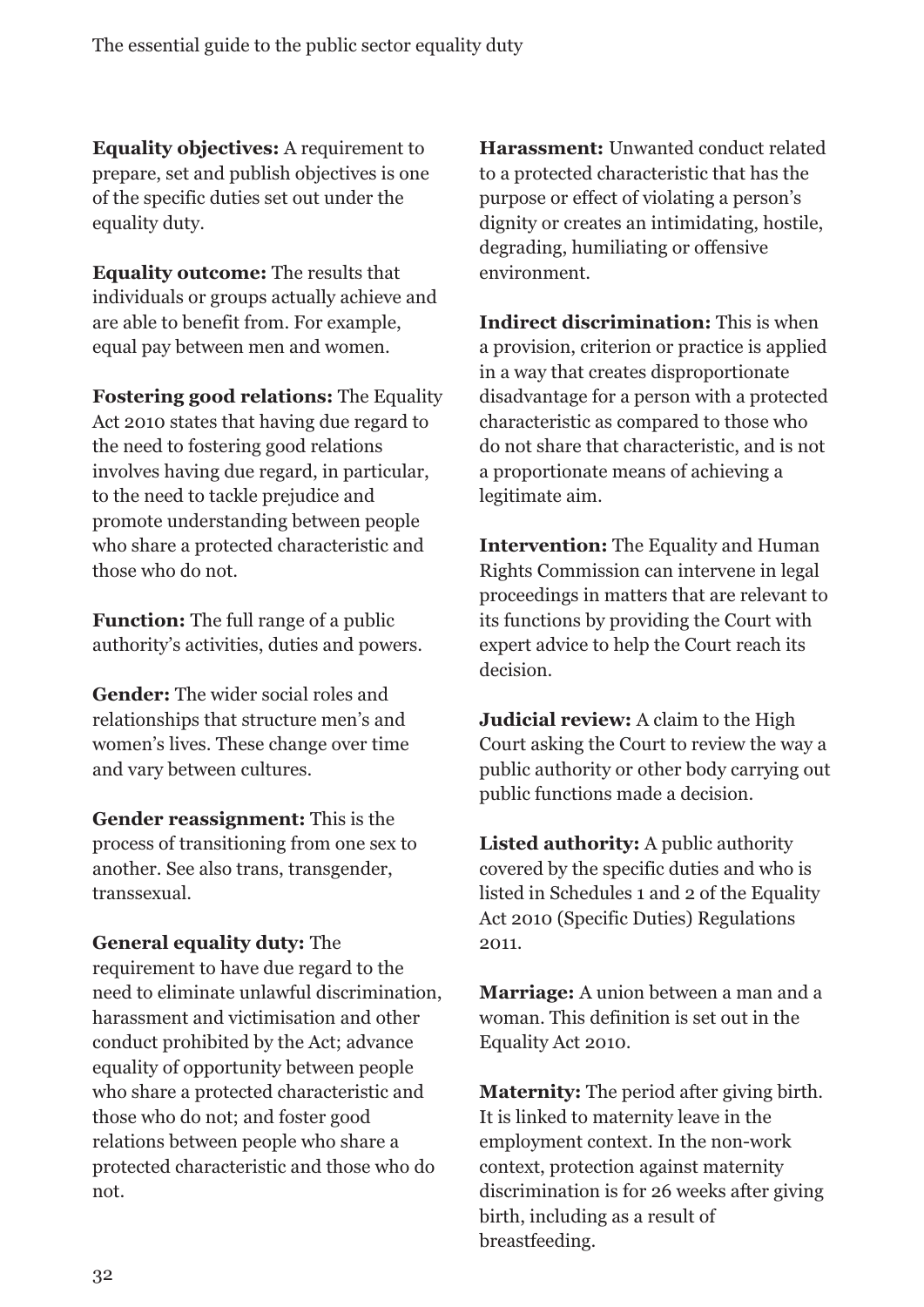**Mitigation:** This is when measures are put in place that lessen the negative effects of a policy or policies on protected groups.

**Positive action:** Lawful actions that seeks to overcome or minimise disadvantages that people who share a protected characteristic have experienced, or to meet their different needs (for example, providing mentoring to encourage staff from under-represented groups to apply for promotion).

**Pregnancy:** The condition of being pregnant.

**Proportionality:** The weight given to equality should be proportionate to its relevance to a particular function. This may mean giving greater consideration and resources to functions or policies that have the most effect on the public or on employees.

**Protected characteristics:** The public sector equality duty covers age, disability, gender reassignment, pregnancy and maternity, race, religion or belief, sex and sexual orientation. It also covers marriage and civil partnerships, but not for all aspects of the duty.

**Public authority:** The general equality duty applies to public authorities. For this purpose, a public authority is a body that is named (listed) or described in Schedule 19 of the Equality Act. It also applies to all other organisations who exercise public functions.

**Public functions:** The Equality Act 2010 defines a public function as a function that is of a public nature for the purposes of the Human Rights Act 1998.

**Race:** This is the protected characteristic of race. It refers to a group of people defined by their colour, nationality (including citizenship), ethnic or national origins.

**Reasonable adjustment:** Public authorities making adjustments to the way in which they carry out their functions so that disabled people are not disadvantaged by the way in which those functions are carried out.

**Relevance:** How far a function or policy affects people, as members of the public, and as employees of the authority. Some functions may be more relevant to people with certain protected characteristics than to others, and to one or more of the three aims of the general equality duty.

**Religion or belief:** Religion means any religion, including a reference to a lack of religion. Belief includes religious and philosophical beliefs including lack of belief (for example, Atheism).

**Section 23 agreement:** The Equality and Human Rights Commission can enter into a formal agreement with an organisation under section 23 of the Equality Act 2006 if it believes the organisation has committed an unlawful act or failed to comply with the general equality duty.

**Section 31 assessment:** Under section 31 of the Equality Act 2006 the Equality and Human Rights Commission can carry out a formal assessment to establish to what extent, or the manner in which, a public authority has complied with the equality duty.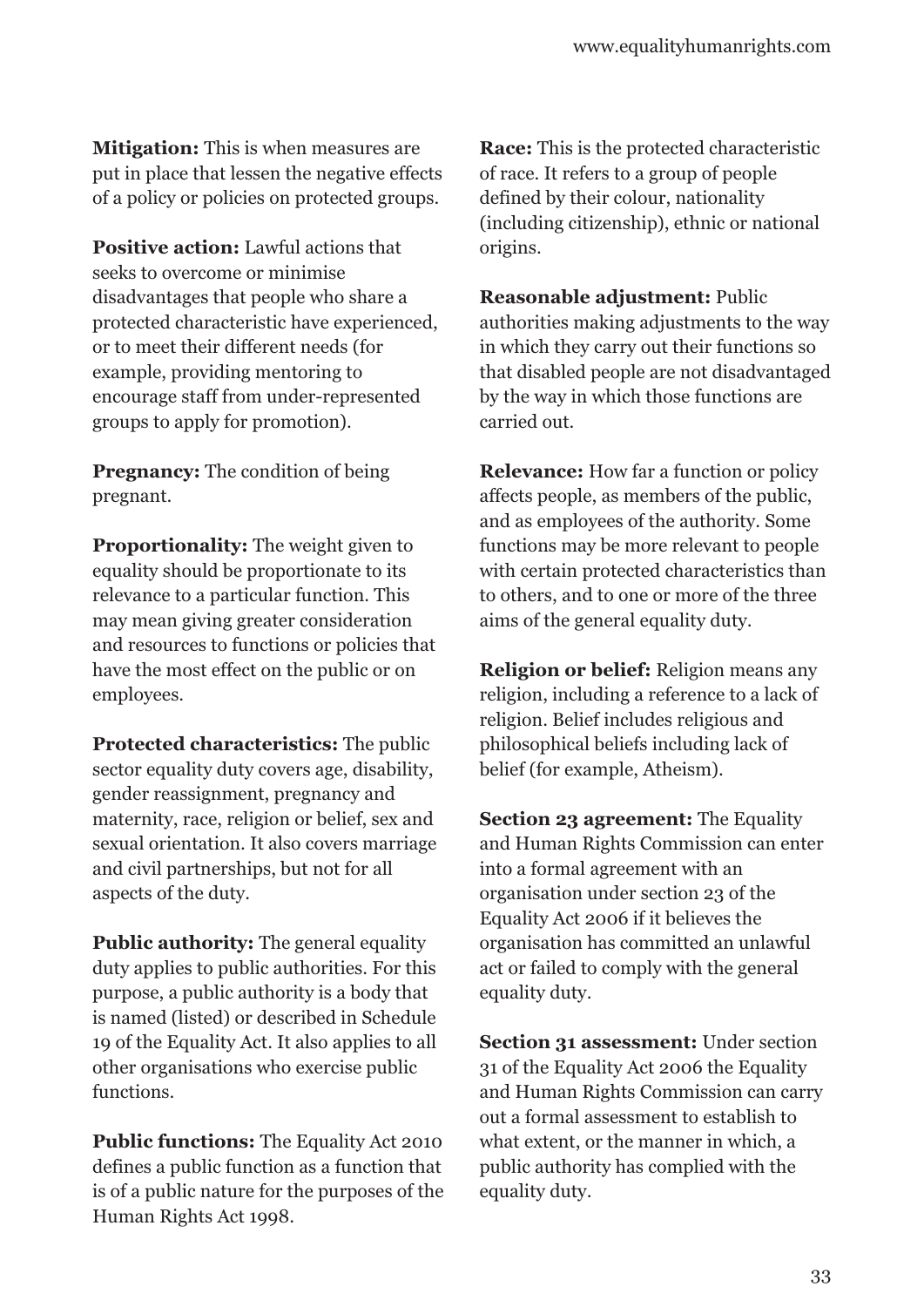**Sex:** Someone being a man or a woman.

**Sexual orientation:** This is whether a person's sexual attraction is towards their own sex, the opposite sex or to both sexes.

**Specific duties:** Certain public authorities named or described (listed) in Schedule 1 or 2 of the Equality Act 2010 (Statutory Duties) Regulations 2011 are required to comply with certain specific duties. These duties are intended to assist authorities in complying with the general equality duty.

**Stakeholders:** People with an interest in a subject or an issue.

**Trans:** The terms 'trans people' and 'transgender people' are both often used as umbrella terms for people whose gender identity and/or gender expression differs from their birth sex, including transsexual people, transvestite/cross-dressing people androgyne/polygender people, and others who define as gender variant.

**Transgender:** An umbrella term for people whose gender identity and/or gender expression differs from their birth sex. They may or may not seek to undergo gender reassignment hormonal treatment/surgery. Often used interchangeably with trans.

**Transsexual:** A person who intends to undergo, is undergoing or has undergone gender reassignment (which may or may not involve hormone therapy or surgery). Transsexual people have the protected characteristic of gender reassignment under the Equality Act 2010.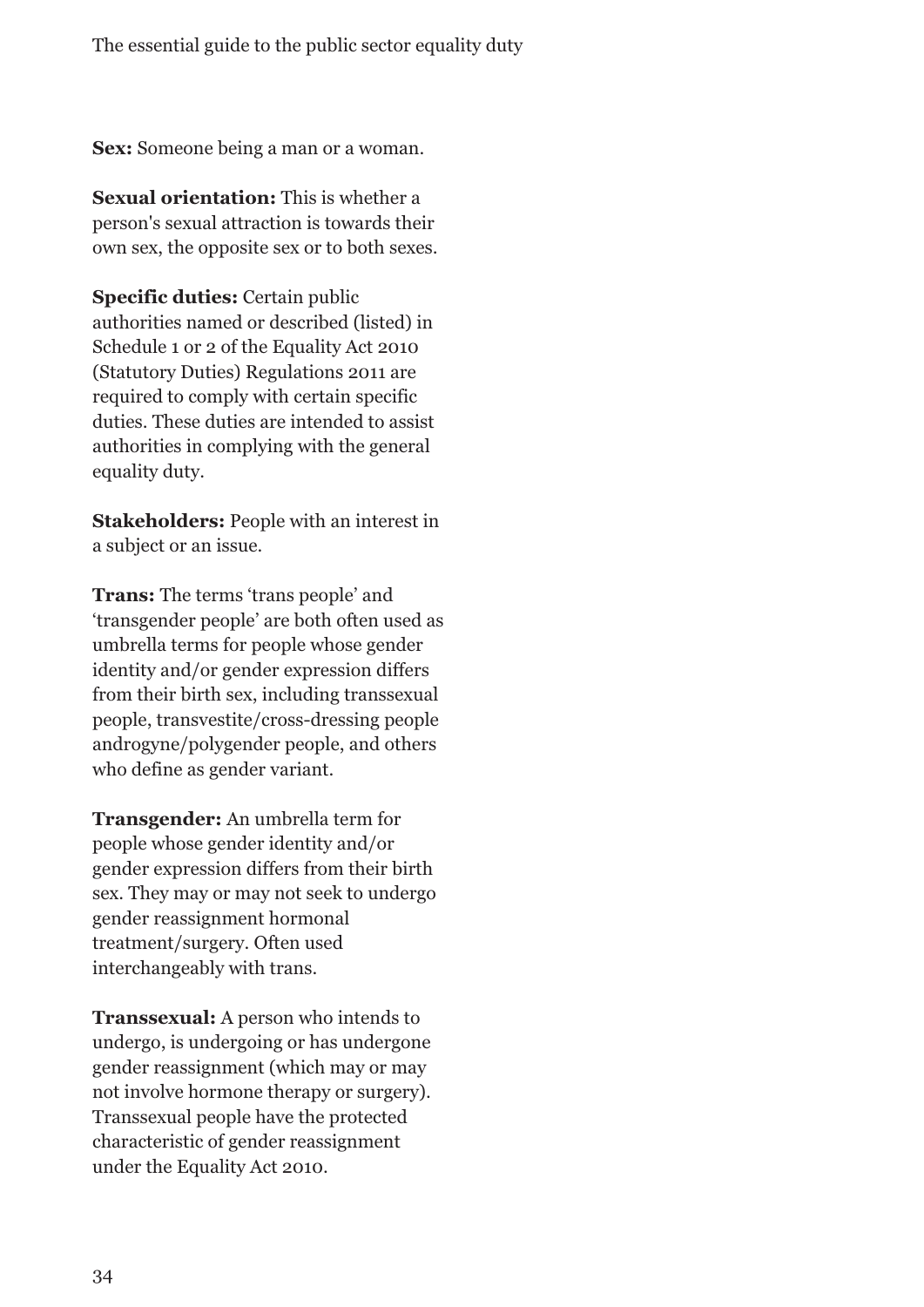[www.equalityhumanrights.com](http://www.equalityhumanrights.com)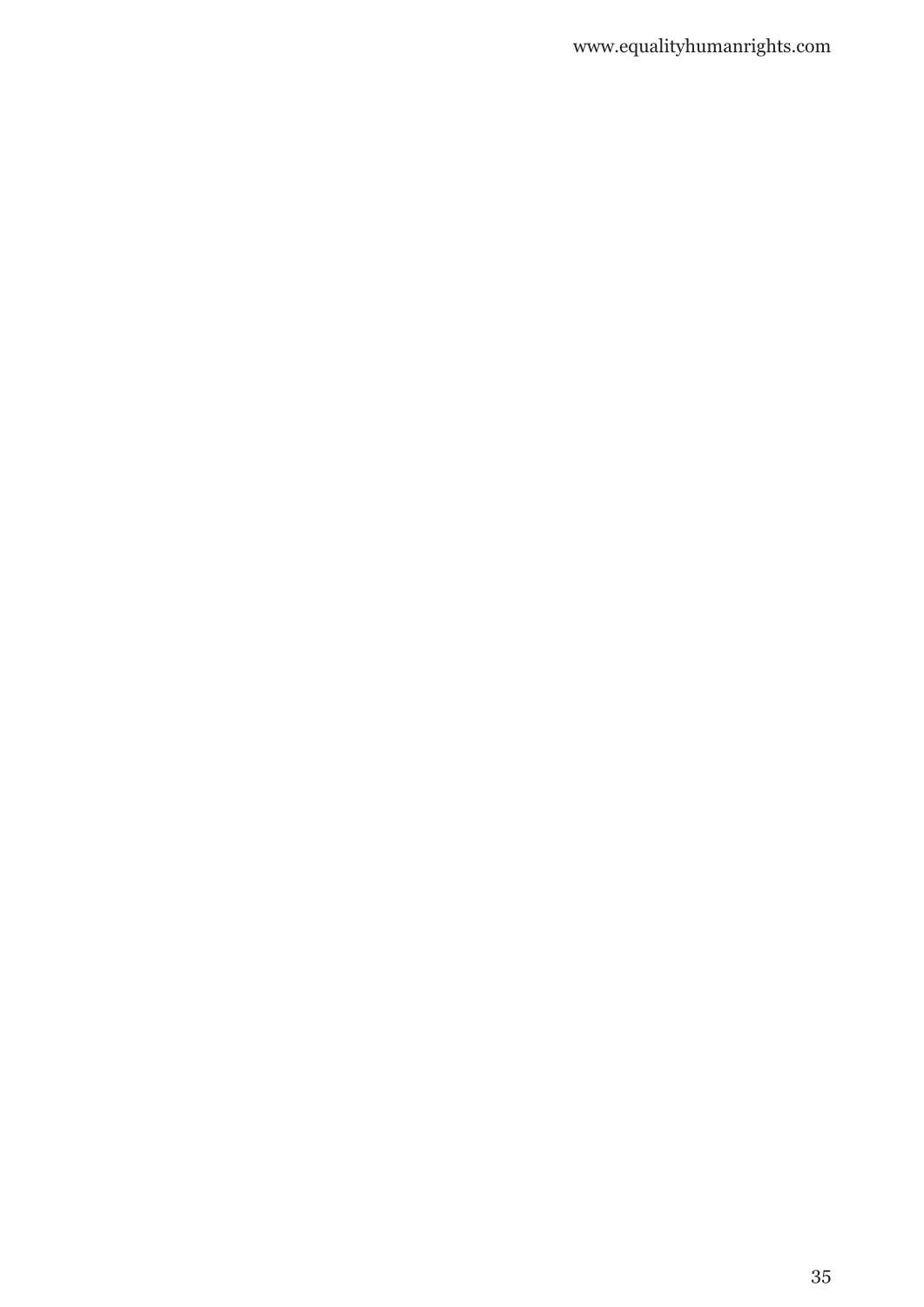### Contact us

#### **England**

FREEPOST RRLL-GHUX-CTRX Arndale House The Arndale Centre Manchester M4 3AQ

#### **Helpline:**

Telephone 0845 604 6610

Textphone 0845 604 6620

Fax 0845 604 6630

Email: englandhelpline@equality humanrights.com

#### **Scotland**

FREEPOST RRLL-GYLB-UJTA The Optima Building 58 Robertson Street Glasgow G2 8DU

#### **Helpline:**

Telephone 0845 604 5510

Textphone 0845 604 5520

Fax 0845 604 5530

Email: scotlandhelpline@equality humanrights.com

#### **Wales**

FREEPOST RRLR-UEYB-UYZL 3rd Floor 3 Callaghan Square Cardiff CF10 5BT

#### **Helpline:**

Telephone 0845 604 8810

Textphone 0845 604 8820

Fax 0845 604 8830

Email: waleshelpline@equality humanrights.com

#### **Helpline opening times:**

Monday to Friday: 8am–6pm

If you would like this publication in an alternative format and/or language please contact the relevant helpline to discuss your requirements. All publications are also available to download and order in a variety of formats from our website:

#### **[www.equalityhumanrights.com](http://www.equalityhumanrights.com)**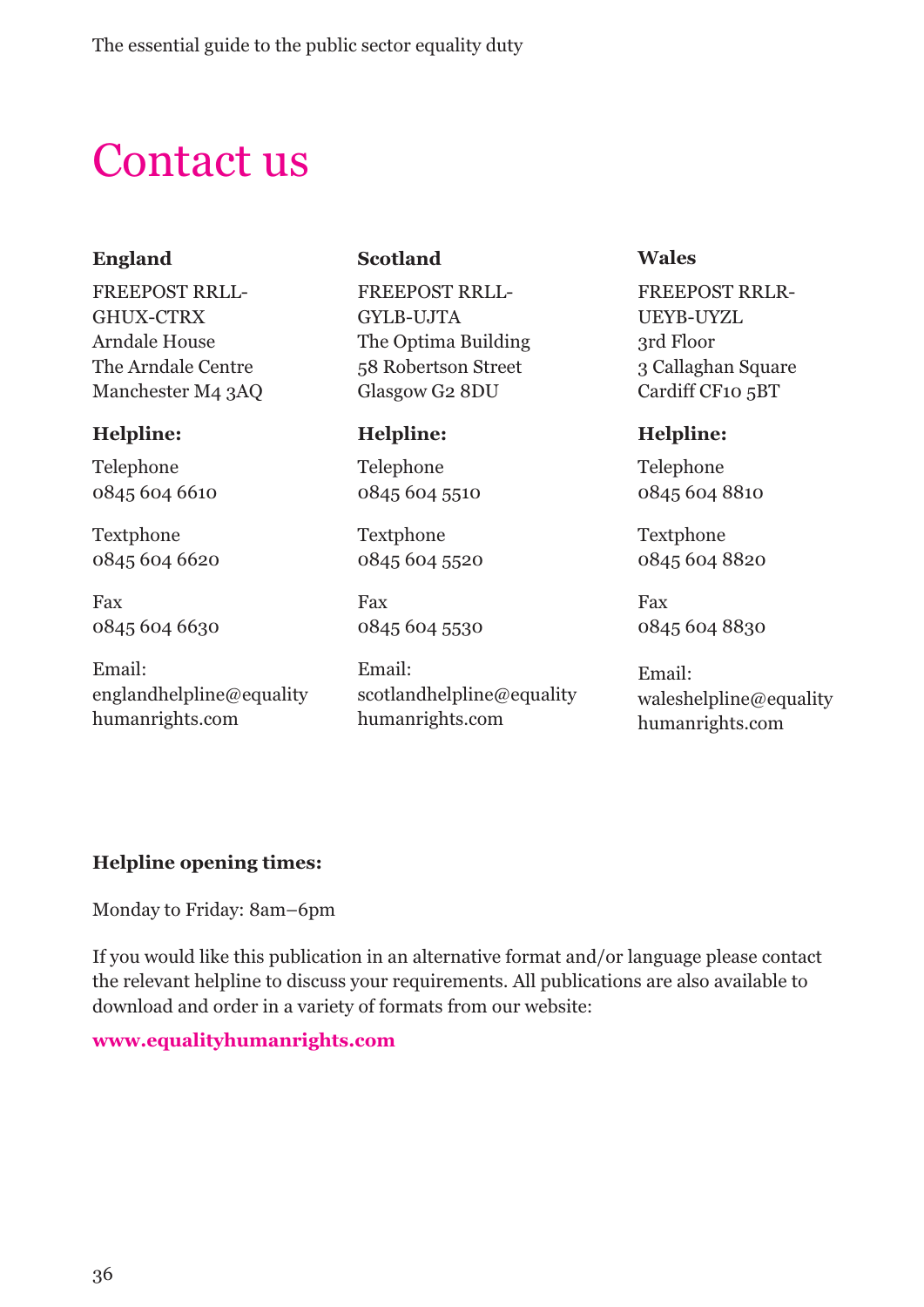Equality and Human Rights Commission Published January 2012 ISBN 978 1 84206 338 5

Artwork by Epigram [www.epigram.co.uk](http://www.epigram.co.uk)